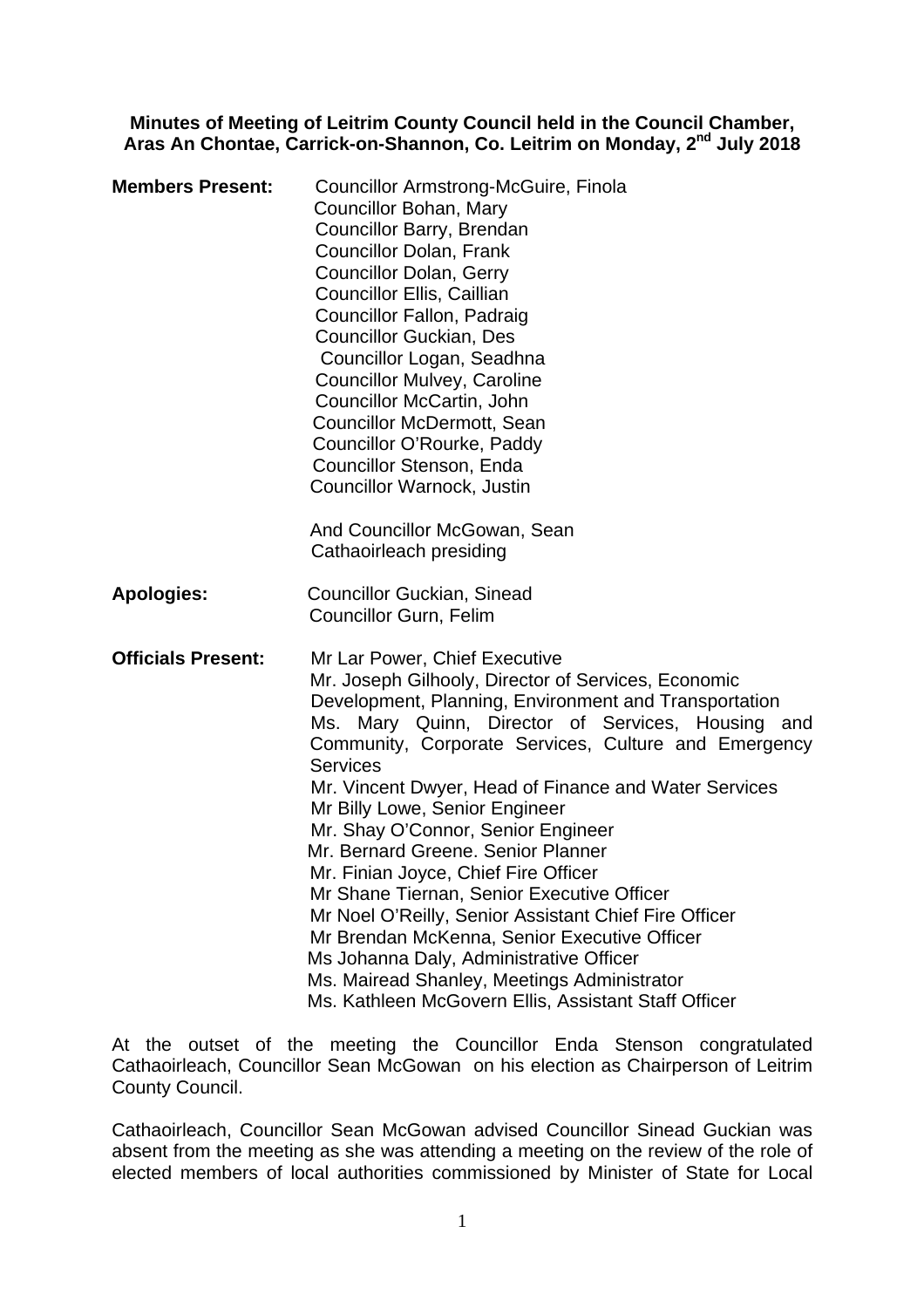Government and Electoral Reform. Councillor Sinead Guckian had been selected as one of the AILGs representatives to participate in the review.

# **18/100 02/07/2018 Votes of Sympathy**

The Members extended a vote of sympathy to the following:

- Henry Sorohan, Main Street, Drumshanbo on the death of Kevin Sorohan.
- Jim Gralton, Shancurry, Drumshanbo on the death of Margaret Rose Gralton.
- Oliver McGuinness, Shannon Lodge, Carrick-on-Shannon, Co Leitrim on the death of Marie McGuinness.
- Tommy O'Dowd, Jamestown, Carrick-on-Shannon, Co Leitrim on the death of Annie O'Dowd.
- Pat Mulvey, Main Street, Carrick-on-Shannon, Co Leitrim on the death of Mary Mulvey.
- Mary Glancy, Cloonshebane, Hartley, Carrick-on-Shannon on the death of Pat Murtagh.

# **18/101 02/07/2018 Deimhniu Miontuairisci**

# **Proposed by Councillor Finola Armstrong McGuire seconded by Councillor Enda Stenson and UNANIMOUSLY RESOLVED:**

"That the Minutes of Leitrim County Council Meeting held in the Council Chamber, Aras An Chontae, Carrick-on-Shannon, Co Leitrim on Monday, 5<sup>th</sup> March 2018 be adopted".

#### **Proposed by Councillor Finola Armstrong McGuire seconded by Councillor Sean Mc Dermott and RESOLVED:**

"That the Minutes of Leitrim County Council Meeting held in the Council Chamber, Aras An Chontae, Carrick-on-Shannon on Friday, 29<sup>th</sup> June 2018 be adopted".

Councillor Des Guckian said he had left the Annual meeting in protest, as he felt he had been robbed of his rights. Councillor Des Guckian said that he had not said that the Annual meeting should not be held but rather that there was no need for the meeting to select the Chair when it had already been agreed.

He referred to the comments by Members as backstabbing and none of the Members has said anything while he was at the meeting.

Cathaoirleach, Councillor Sean McGowan said that Members were responding as he was going out the door and they were not saying anything behind his back.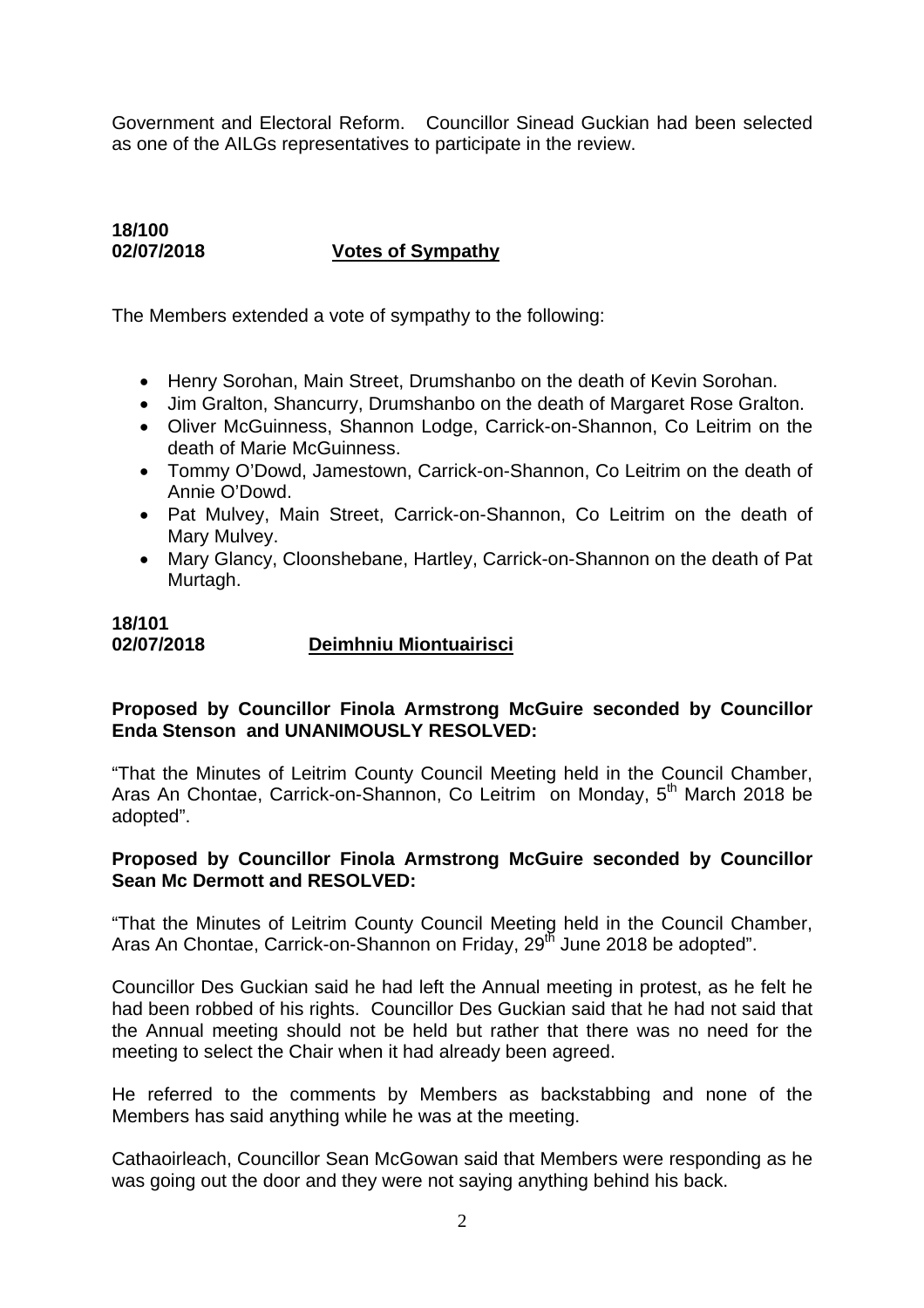#### **18/102 02/07/2018 Ballinamore Fire Station**

Report Ref 18-C-03 from Mr. Lar Power, Chief Executive in relation to the demolishment of an existing Fire Station, construction of a new fire station and drill tower along with associated site works at Stradermot Td., Golf Links Road, Ballinamore, Co Leitrim in accordance with Section 179 of the Planning & Development Acts 2000-2017 and Part 8 of the Planning and Development Regulations 2001-2018, as circulated to the Members, appears as **Appendix 1** to the Minutes of this meeting in the Minute Book.

#### **Proposed by Councillor Caillian Ellis, seconded by Councillor Brendan Barry and UNANIMOUSLY RESOLVED:**

"That the demolishment of an existing Fire Station, construction of a new fire station and drill tower along with associated site works at Stradermot TD., Golf Links Road, Ballinamore, Co Leitrim be approved".

#### **18/103 02/07/2018 Local Authority development in partnership with Waterways Ireland**

Report Ref 18-C-02 from Mr. Lar Power, Chief Executive in relation to the development in partnership with Waterways Ireland, as part of the North Shannon Blueway Phase III, the construction of a 1km cycle/pedestrian trail including a new footbridge, new car park and entrance road at Drumshanbo Lock and a new pedestrian/cycle road crossing including widening of the existing footpath on the R208 regional road, at Blackrock, Carricknabrack and Corrachuill townlands, Drumshanbo, County Leitrim in accordance with Section 179 of the Planning & Development Acts 2000-2017 and Part 8 of the Planning and Development Regulations 2001-2018, as circulated to the Members, appears as **Appendix 2** to the Minutes of this meeting in the Minute Book.

#### **Proposed by Councillor Enda Stenson, seconded by Councillor Brendan Barry and UNANIMOUSLY RESOLVED:**

"That the development in partnership with Waterways Ireland, as part of the North Shannon Blueway Phase III, the construction of a 1km cycle/pedestrian trail including a new footbridge, new car park and entrance road at Drumshanbo Lock and a new pedestrian/cycle road crossing including widening of the existing footpath on the R208 regional road, at Blackrock, Carricknabrack and Corrachuill townlands, Drumshanbo, County Leitrim be approved".

Councillor Des Guckian stated that he was not opposing the development but would like to see some of the substantial funding also used in roads.

Councillor Finola Armstrong McGuire queried as to what the timeframe was involved.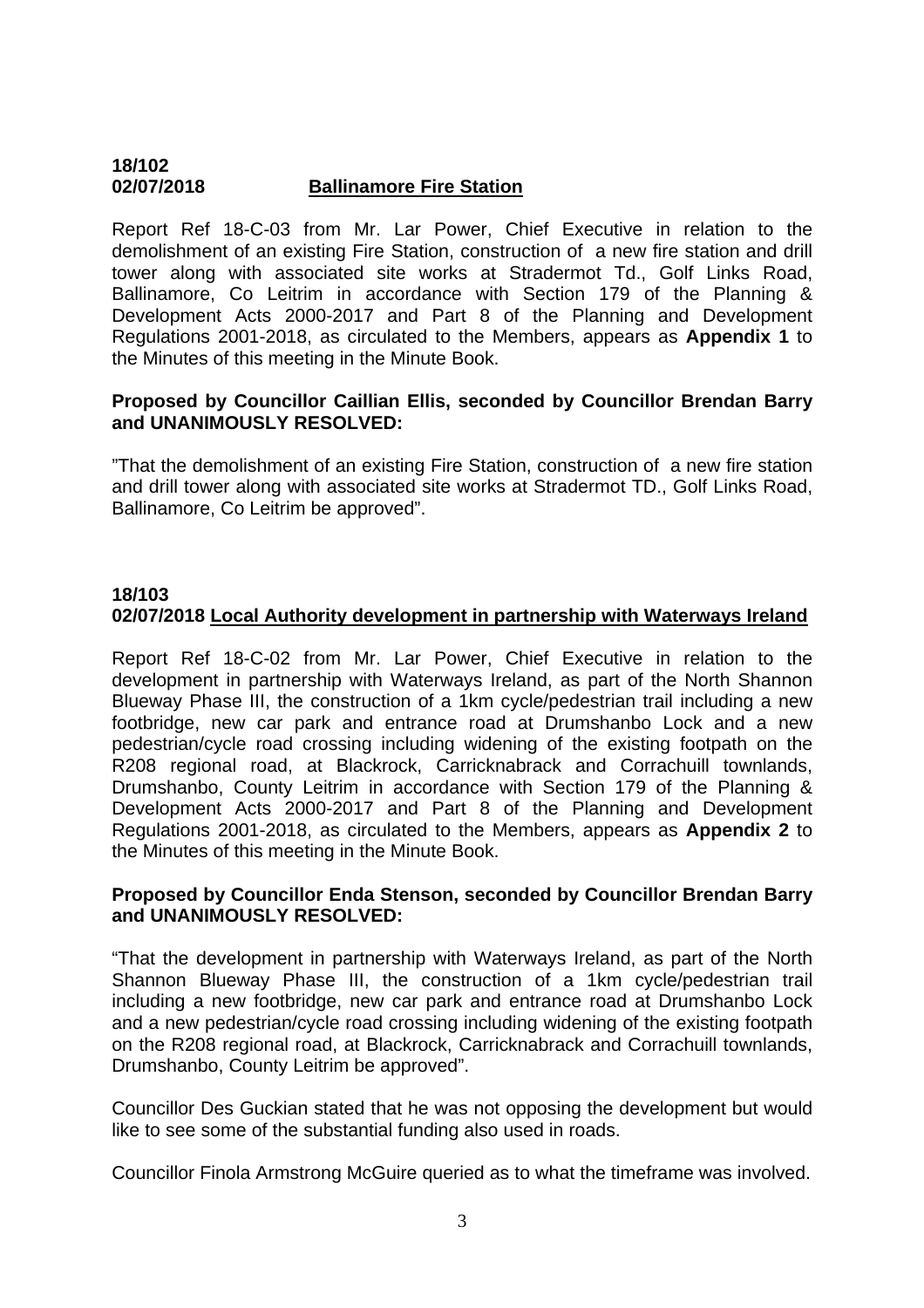Councillor Brendan Barry welcomed this development and noted it would be very beneficial to Lough Allen Hotel and Leitrim Village Hotel and it will definitely bring people into the area.

Mr Joseph Gilhooly, Director of Services, Economic Development, Planning, Environment and Transportation confirmed that the work is ready to start and the work will be complete by late Autumn. Mr Gilhooly advised that funding streams for blueways is not for use on roads.

Councillor Caillian Ellis welcomed the development and insisted that extreme pressure be put on Waterways Ireland to clear the hedges on the canal way from Ballinamore to Ballyconnell as currently only one boat can go through a particular route due to the overhanging trees on the canal.

Councillor Gerry Dolan supported this.

#### **18/104 02/07/2018 Disposal of Rural Cottage and adjoining site**

Notice of Intention dated 12<sup>th</sup> June 2018 from Shane Tiernan, Senior Executive Officer, Housing & Corporate Services in relation to the disposal of Rural cottage and adjoining site comprising circa 0.934 acres (0.378 Hectares) in the townland of Moneengaugagh, Glenade, Co Leitrim (registered in the name of Leitrim County Council – Folio No LM5367F in accordance with Section 183 of the Local Government Act, 2001 as circulated to all Members which appears as **Appendix 3** to the Minutes of this meeting in the Minute Book.

#### **Proposed by Councillor Justin Warnock, seconded by Councillor Mary Bohan and UNANIMOUSLY RESOLVED:**

"That the disposal of rural cottage and adjoining comprising circa 0.934 acres (0.378 Hectares) in the townland of Moneengaugagh, Glenade, Co Leitrim (registered in the name of Leitrim County Council – Folio No LM5367F in accordance with Section 183 of the Local Government Act, 2001 and Notice of Intention dated  $12<sup>th</sup>$  June 2018 as circulated to all Members be approved".

# **18/105 02/07/2018 Housing Allocation Scheme 2018**

Report dated 25<sup>th</sup> June 2018 from Mary Quinn, Director of Services, Housing, Community, Corporate Services, Culture and Emergency Services in regard to the amendment of Housing Allocation Scheme to provide for clarification on matters relating to refusals of offers (to include RAS, SHLI and AHB's) as circulated to all Members which appears as **Appendix 4** to the Minutes of this meeting in the Minute book.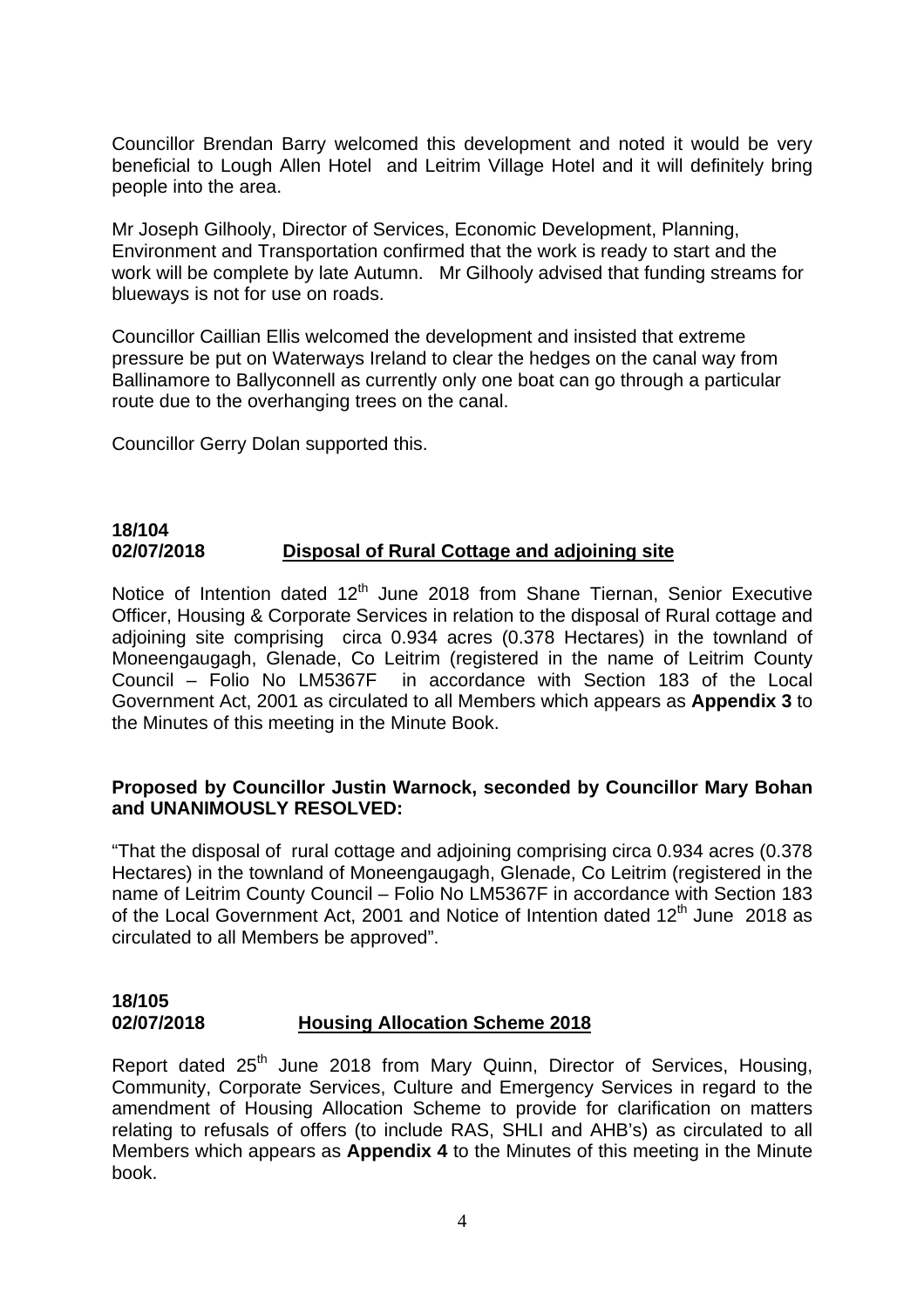#### **Proposed by Councillor Enda Stenson, seconded by Councillor Mary Bohan and RESOLVED:**

"That the Housing Allocation Scheme, 2018 in accordance with Section 22 of the Housing (Miscellaneous Provisions) Act, 2009 and Social Housing Allocation Regulations 2011 (S.I No. 198 of 2011) be adopted.

Councillor Des Guckian expressed his concern in relation to the word "refusals" and he pointed out that there should be more room for compromise in this regard. Councillor Guckian noted that this document was very broad and it should be looked at in some detail. He said the word "Reasonable Offer" is very open and he proposed that there should be an appeals system in place.

Councillor Des Guckian sought clarification on the term " Compassonite Grounds".

In reply Ms Quinn confirmed that this was inserted from the National Regulations and the words "Reasonable Offer" is used nationally and exceptional medical/disability or compassionate grounds is where a tenant has a serious disability/medical condition or illness for which the allocation of a transfer to an alternative housing authority dwelling would improve the tenant's medical condition. The housing authority shall obtain and have regard to a report from an Occupational Therapist/Medical Practioner in respect of any specific accommodation requirements.

Councillor Finola Armstrong McGuire stated that these amendments have been taken from the National Regulations, it is very clear that the 12 months commence at a certain date, this is a very good clarification and she supported the clarification.

Councillor Enda Stenson paid tribute to the Housing Staff and insisted that additional staff be employed in the Housing Section.

Councillor Mary Bohan stated the no more obstacles should be introduced.

Councillor Padraig Fallon noted he was happy with the word "Reasonable" and outlined that he has clients currently waiting up to 3 months before an Occupational Therapist reports can be obtained.

In reply to Councillor Padraig Fallon, Ms Mary Quinn advised that she would follow up on the issue raised.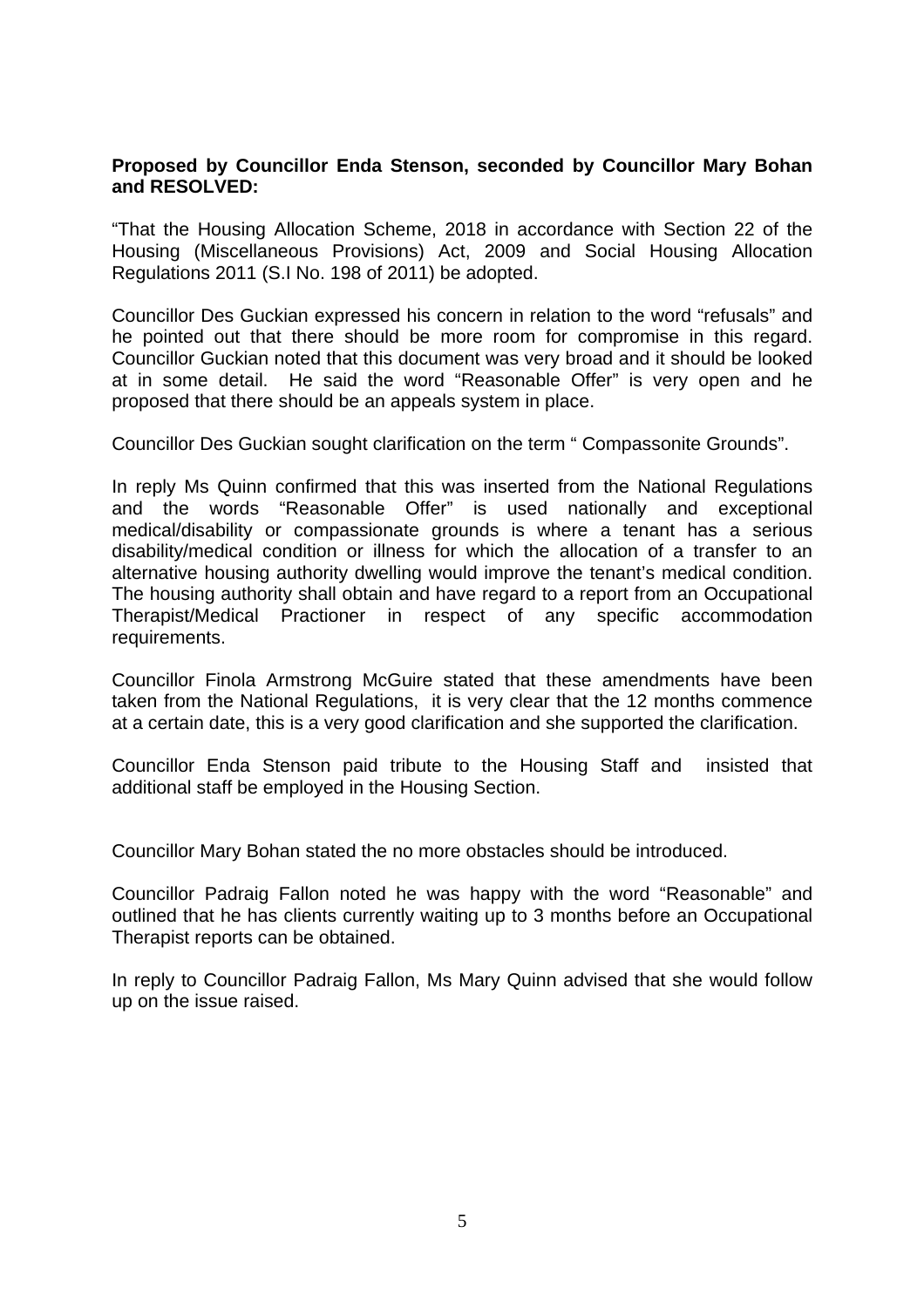#### **18/106 02/07/2018 OPW Flood Risk Management Plans**

Report dated 1<sup>st</sup> June 2018 from Joseph Gilhooly, Director of Services, Economic Development, Planning, Environment and Transportation in relation to the Flood Risk Management Plans as circulated to all Members which appears as **Appendix 5** to the Minutes of this meeting in the Minute book.

Mr Brendan McKenna, Senior Executive Engineer provided a detailed presentation on the Flood Risk Management Plans. A copy of the presentation appears as **Appendix 6** to the Minutes of this meeting in the Minute Book.

Cathaoirleach, Councillor Sean McGowan thanked Mr Brendan McKenna for his presentation and invited any questions/comments from the Members.

The following items were raised:-

Councillor Des Guckian asked for a breakdown of the €9 million funding which is allocated to Leitrim.

Councillor Sean McDermott queried if the 3 River Basin Districts cause any problem.

Councillor John McCartin queried who do Leitrim County Council call upon in regard to flood issues in the County and how do we get all the agencies to make a decision in this regard.

Councillor Enda Stenson queried as to what the time scale is involved when these works will be completed and is there a design. Councillor Enda Stenson referred to the Glass Wall in Waterford which is very impressive and he encouraged all Members to go and look at it.

Councillor Des Guckian said that €9 million out of €1 billion nationally is relatively small and he paid tribute to Minister Boxer Moran and noted that the plan should not be adopted until a clear indication is sought from the ESB in regard to Lough Allen.

Mr Brendan McKenna replied as follows:-

- €6.5 million allocated to Carrick-on-Shannon
- $\bullet\quad$   $\in$ 1.6 million allocated to Dromod
- €260,000 allocated to Mohill
- €1.05 million allocated to Leitrim Village
- CFRAM is on a six year cycle
- Weekly emails received from ESB
- Threats of flooding are notified a week in advance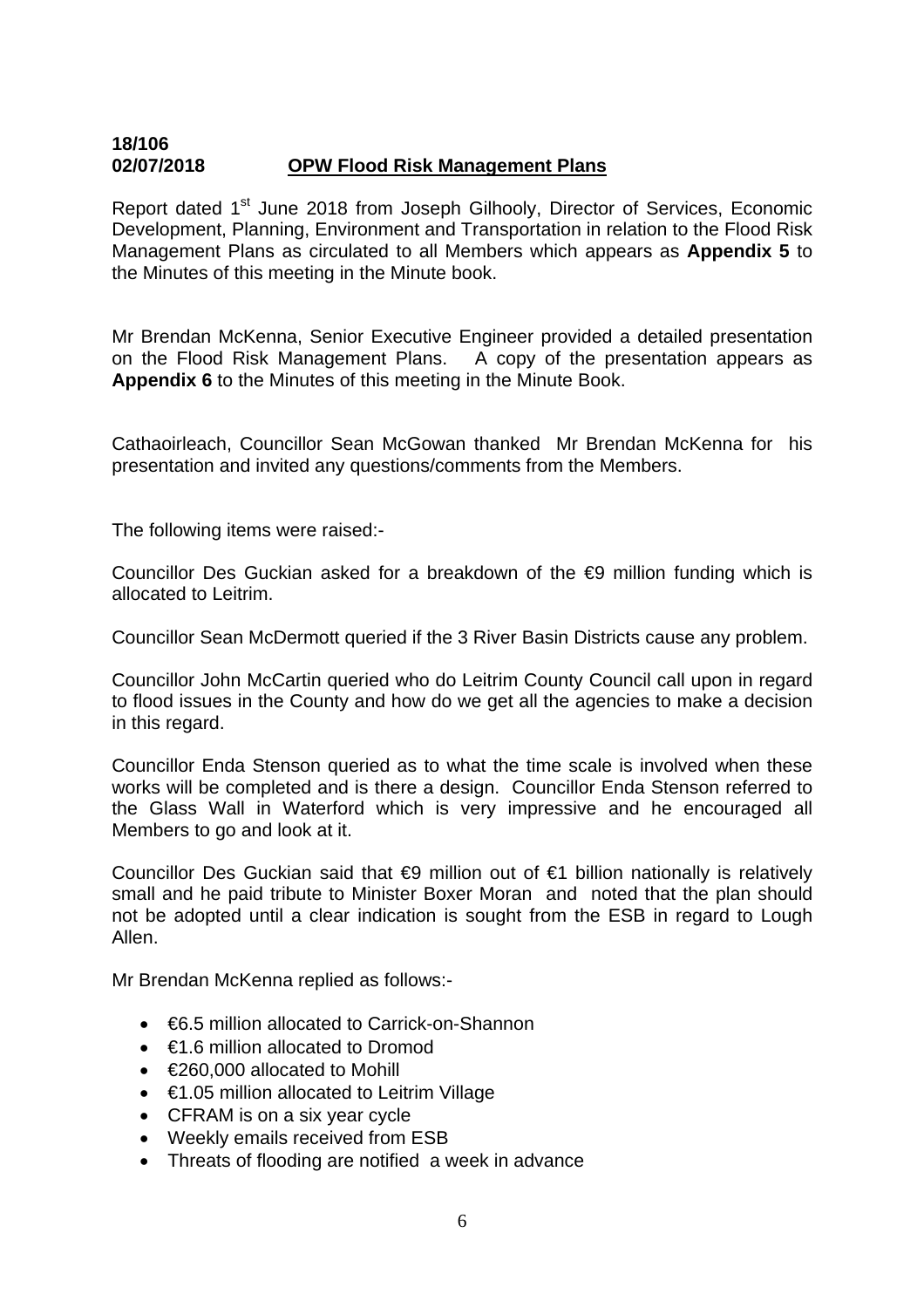• Multi Agency Approach is in place to get all Agencies to make decisions in regard to flooding issues

Mr Lar Power, Chief Executive advised Members that Minister Boxer Moran is very anxious about this issue and was due to be here today. The Glass Wall project in Waterford is 800 metres in length and he agreed to facilitate members to be taken to see it. Mr Power recommended that the Members should adopt the Plan.

## **Proposed by Councillor Enda Stenson, seconded by Councillor Gerry Dolan and RESOLVED:**

"That the OPW Flood Risk Management Plans in accordance with Regulations 20 (1), (2) & (3) of the European Communities (Assessment & Management of Flood Risks) Regulations 2010 – 2015 be adopted.

# **18/107 02/07/2018 Monthly Management Reports by the Chief Executive**

Monthly Management Reports for the period 1<sup>st</sup> April, 2018 to 30<sup>th</sup> April 2018 and 1<sup>st</sup> May, 2018 to 31<sup>st</sup> May 2018 by Lar Power, Chief Executive, dated 14<sup>th</sup> May, 2018 and 14th June 2018 respectively, prepared in accordance with Section 136 (2) of the Local Government Act, 2001 as inserted by Section 51 of the Local Government Reform Act, 2014, as circulated to the Members, appears as **Appendix 7** and **Appendix 8** to the Minutes of this meeting in the Minute Book.

The reports as circulated were noted by the Members.

#### **18/108 02/07/2018 National & Local Performance Indicators 2017**

Report dated 26<sup>th</sup> June, 2018 from Mr. Lar Power, Chief Executive in relation to the National and Local Performance Indicators, 2017 as circulated to the Members appears as **Appendix 9** to the Minutes of this meeting in the Minute Book.

The report was noted by the Members.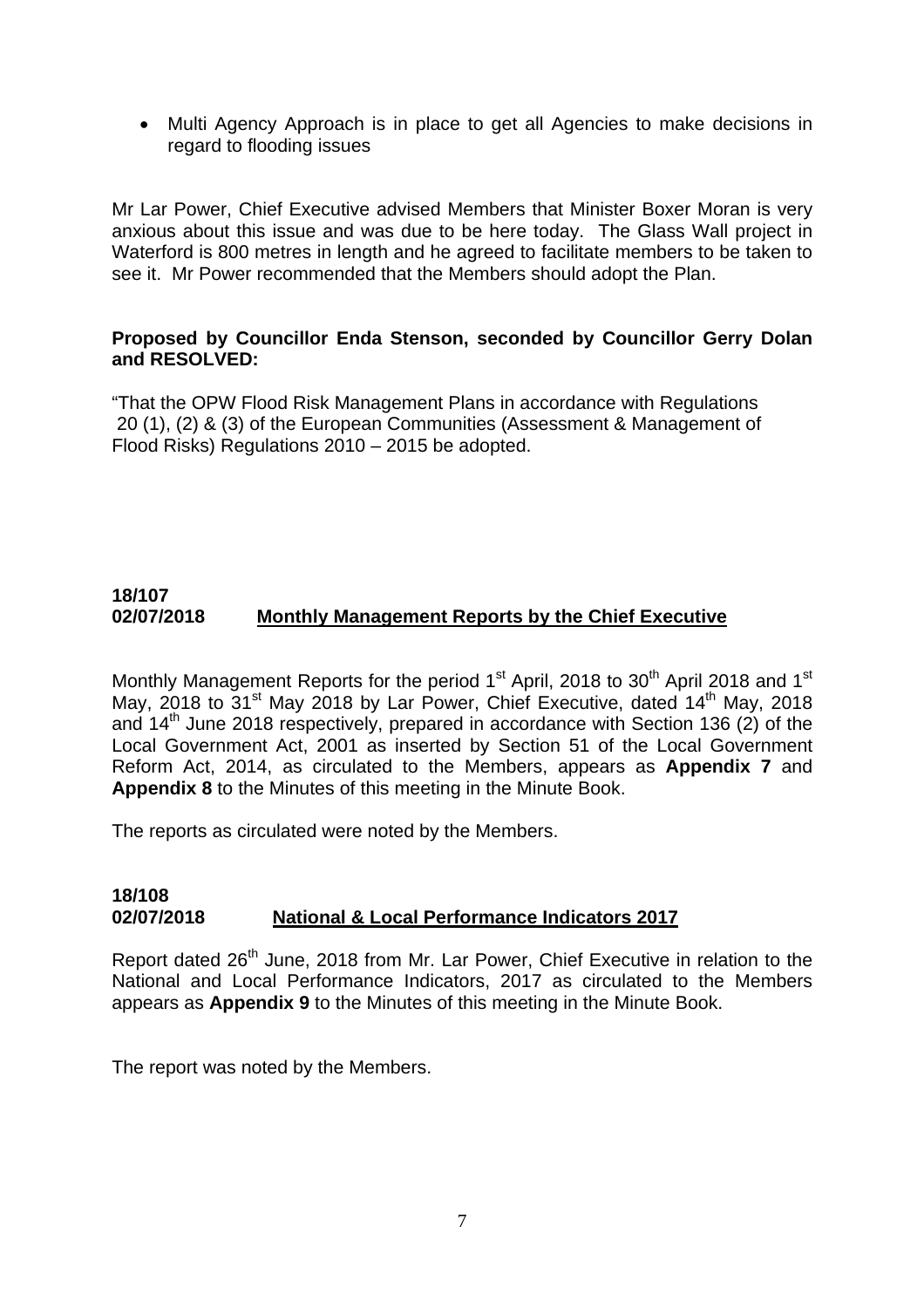#### **18/109 02/07/2018 Leitrim County Council's Budgetary Process**

Mr. Vincent Dwyer, Head of Finance and Water Services provided an update in relation to the Council's Budgetary Process. He outlined that the budgetary process will have regard to the Council's current financial position and the projected income and expenditure for 2019. Mr. Dwyer advised that an advertisement on the Local Property Tax (LPT) will be publicised shortly, the decision to vary the LPT will then be considered by the Members at the September Council meeting, the General Municipal Allocation will be agreed at the October Municipal District meetings and the Budget Meeting will be held in November, 2018.

Councillor Des Guckian proposed that Leitrim County Council should be seeking €20 million from National Budget to do our country lanes.

The update on the Budgetary Process was noted by the Members.

#### **18/110 02/07/2018 Local Improvement Scheme relates to roadway at Keshcarrigan Village**

Report dated 26<sup>th</sup> June 2018 from Shay O'Connor, Senior Engineer, Roads seeking approval of Leitrim County Council to proceed with Local Improvement Scheme where the cost exceeds the current approved limit of €65,000 as circulated to the Members appears as **Appendix 10** to the Minutes of this meeting in the Minute Book.

#### **Proposed by Councillor Caillian Ellis, seconded by Councillor Paddy O'Rourke and UNANIMOUSLY RESOLVED:**

"That the LIS Scheme where the cost exceeds the current approved limit of €65,000 be approved".

Councillor Des Guckian noted that the local contribution required in this instance is 10% and he said he was aware of another local contribution which was 15%.

Mr Shay O'Connor, Senior Engineer advised the Local contribution shall be 10% of total costs for schemes with 5 residents or less, and 15% for schemes with greater than 5 residents.

# **18/111 02/07/2018 Section 138 (1) of the Local Government Act 2001**

Mr Lar Power, Chief Executive outlined that there were no commitments to note under this item.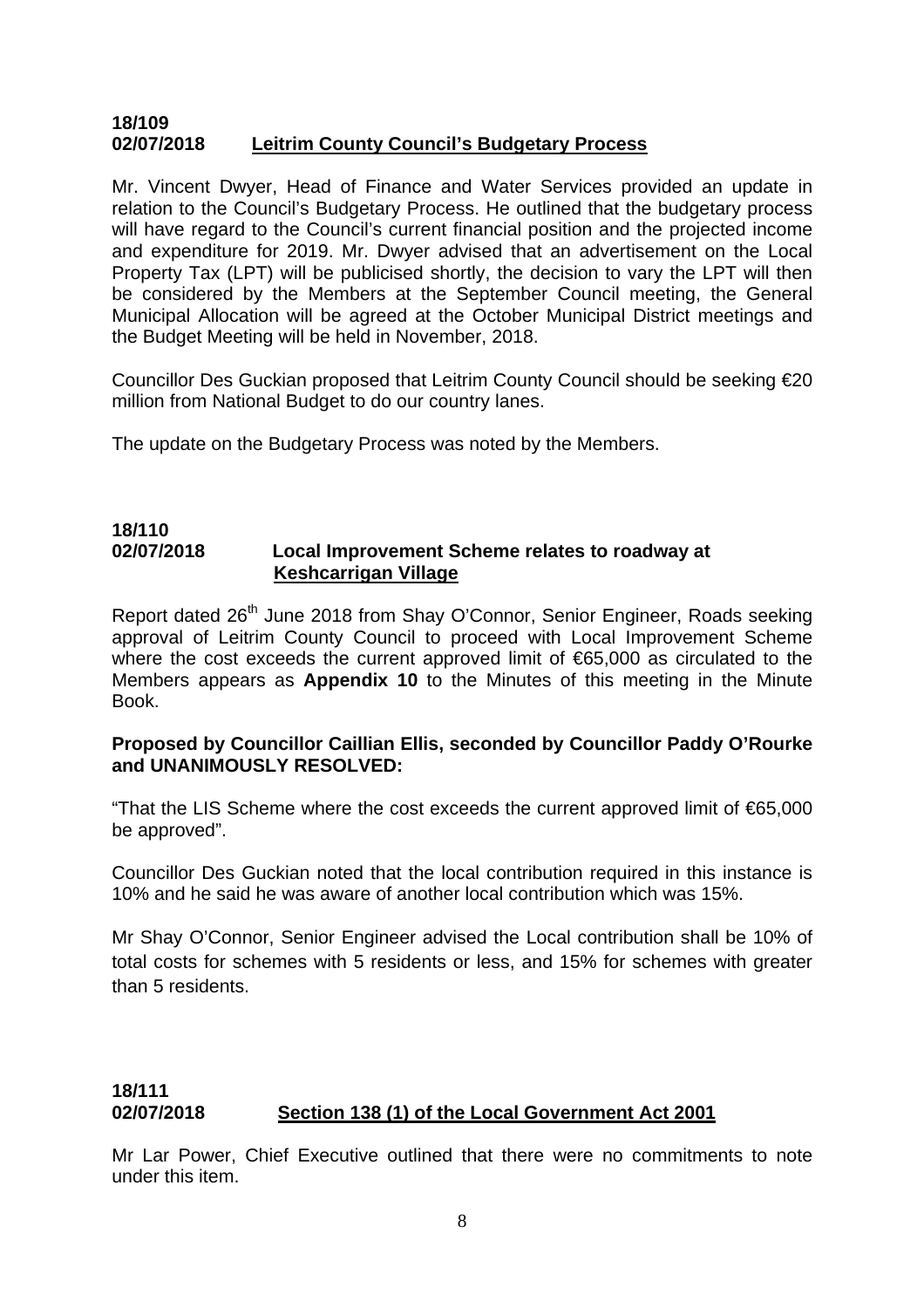## **18/112 02/07/2018 Corporate Policy Group Report**

Ms Mary Quinn, Director of Services, Housing, Community, Corporate Services, Culture and Emergency Services gave an overview of the items considered by the Corporate Policy Group at their meeting held prior to the Council meeting:

# **Update from Strategic Policy Committee's**

## • **Housing Policy, Social & Cultural Development Strategic Policy Committee**

Councillor Gerry Dolan outlined that a meeting of the Housing Policy, Social & Cultural Development Strategic Policy Committee took place on Wednesday, 23rd May, 2018 and considered the following items:

- ¾ Presentation on Leitrim Healthy Ireland Strategy
- ¾ Housing Programme

# • **Environmental, Transportation & Infrastructural Policy Strategic Policy Committee**

Mr Joseph Gilhooly, Director of Services, Economic Development, Planning, Environment and Transportation outlined that a meeting of the Environmental, Transportation & Infrastructural Policy Strategic Policy Committee took place on 29<sup>th</sup> May 2018 and consider the following items:

- $\triangleright$  Irish Water
- ¾ Rural Water Programme
- $\triangleright$  Litter Upkeep Review of Incentives

Ms Mary Quinn outlined that circular on Elected Members Training was noted and advised that a briefing will be held for Elected Members in September in relation to DATA Protection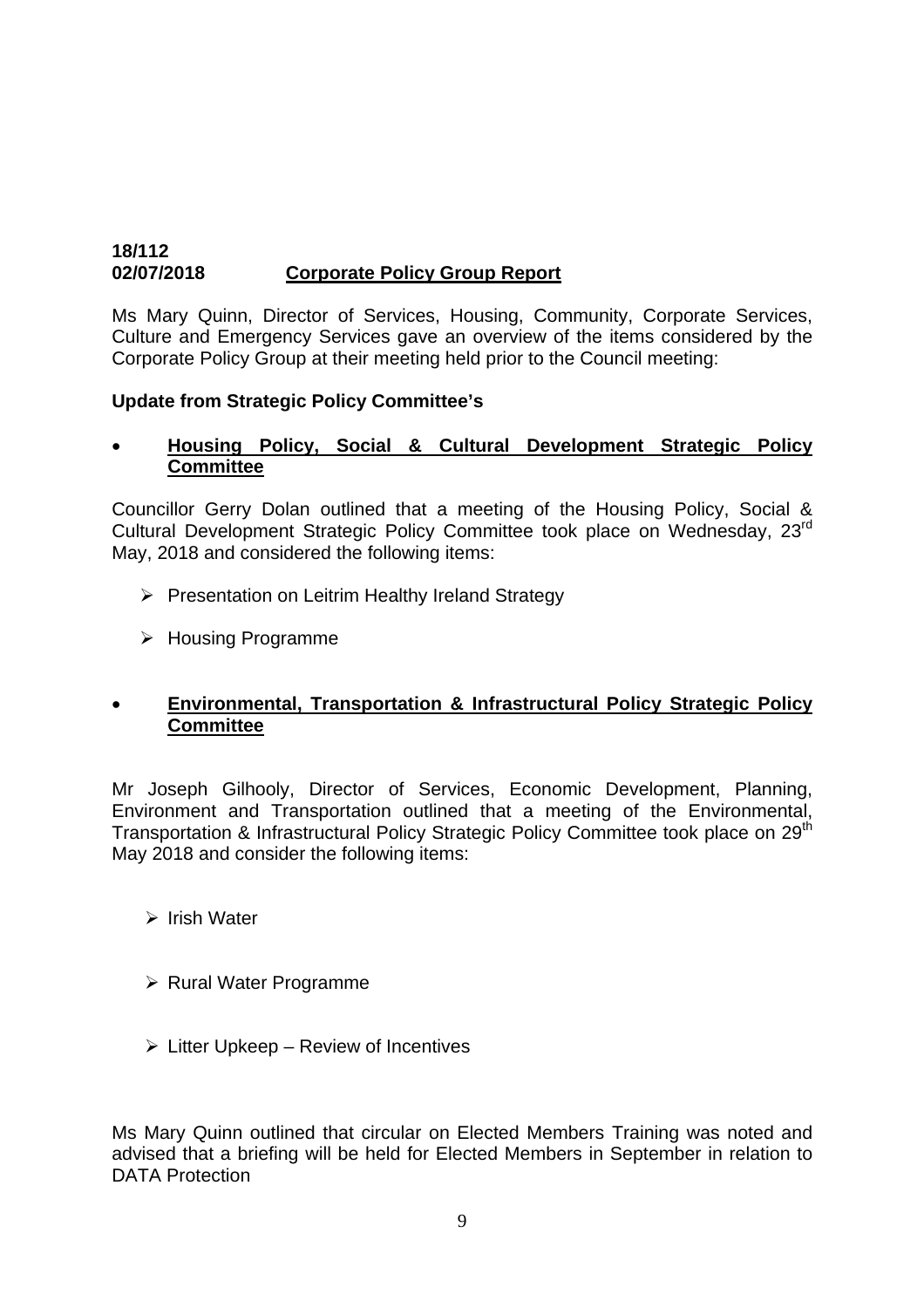She also indicated that an update from the Leitrim Local Community Development Committee was received which included details of actions taken in relation to:

- ¾ Leitrim Peace Partnership
- $\triangleright$  Healthy Ireland
- ¾ Social Inclusion & Community Activation Programme
- $\triangleright$  Leader (Rural Development)

Ms. Quinn also outlined that an over-view of items listed on the agenda for the Council meeting was provided and that the attendance of Members at forthcoming Conferences/Seminars was also agreed by the Corporate Policy Group.

Councillor Justin Warnock queried if the wording in the County Development Plan in relation to Afforestation had been looked at.

In reply to Councillor Justin Warnock , Mr Joseph Gilhooly advised that the Economic, Development, Enterprise & Planning Strategic Policy Committee had to be reschedule their last meeting due to death of Scott Coomb's wife Orla Parkinson and this meeting will take place in the coming weeks and he will report back to the full September Meeting.

# **18/113**

#### **02/07/2018 Conferences/Training**

# **Proposed by Councillor Enda Stenson, seconded by Councillor Mary Bohan AND UNANIMOUSLY RESOLVED:**

"That the attendance of Councillor Finola Armstrong McGuire at the LCDC Induction Training on the 26th January 2018 in Station House Hotel, Ballina, Co Offaly be retrospectively approved".

"That the attendance of Councillor Finola Armstrong McGuire at the LCDC Training on the 31<sup>st</sup> January 2018 in Tullamore Court Hotel, Tullamore, Co Offaly be retrospectively approved".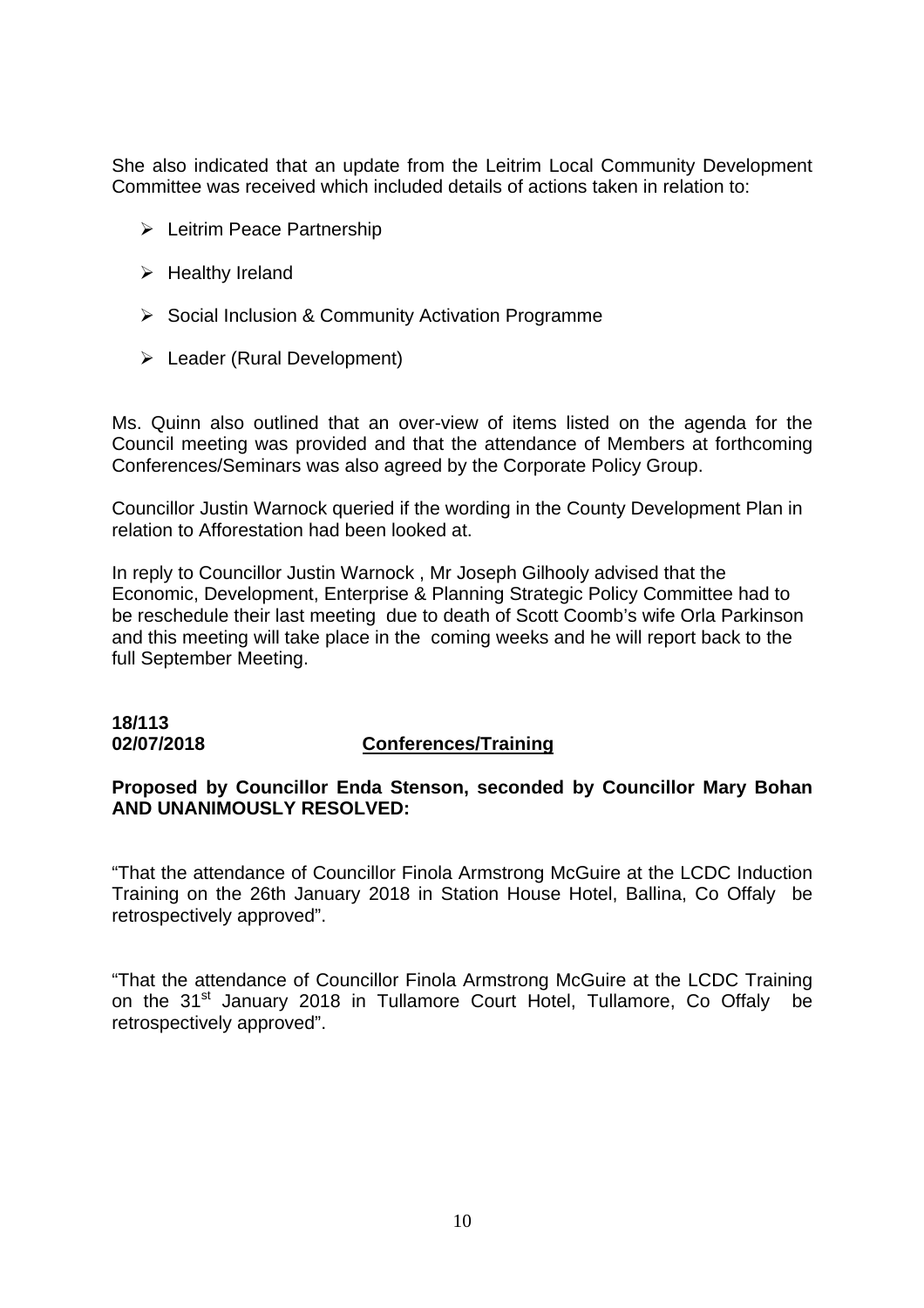# **18/114 02/07/2018 Meeting Correspondence**

- 1. Letter of acknowledgement received  $11<sup>th</sup>$  May 2018 from the Office of the Minister for Transport, Tourism and Sport in regard to Resolution passed by Leitrim County Council in regard to fast tracking of the upgrade to the N4 between Mullingar and County Leitrim, Carrick-on-Shannon and Castlebaldwin to Collooney.
- 1(a). Letter received 22<sup>nd</sup> June 2018 from the Office of the Minister for Transport, Tourism and Sport in regard to the N4.
- 2. Letter of acknowledgement received  $21<sup>st</sup>$  May 2018 from the Office of the Minister for Health in regard to Resolution passed by Leitrim County Council regarding speech and language therapy services in St Patrick's Hospital, Carrick-on-Shannon.
- 3. Resolution received from Waterford City & County Council on 29<sup>th</sup> May 2018 welcoming the statutory investigation into Cervical Check announced by the Minister for Health.
- 4. Resolution received from Waterford City & County Council on 29<sup>th</sup> May 2018 calling on the Minister for Health to request the HSE to review the decision to restrict the use of versatis pain relief patches to patients who are in chronic pain, outside those who are experiencing post herpetic neuralgia and to revert back to the pre December status while the review is being undertaken.
- 5. Resolution received from Waterford City & County Council on 29<sup>th</sup> May 2018 calling on the Department of Education and Skills and/or Department of Health to introduce a scheme to provide all teachers and Special Needs Assistants with Occupational First Aid training, encompassing CPR.

# **Proposed by Councillor Brendan Barry, seconded by Councillor Padraig Fallon McGowan AND UNANIMOUSLY RESOLVED**

"That Leitrim County Council call on the Department of Education and Skills and/or Department of Health to introduce a scheme to provide all teachers and Special Needs Assistants with Occupational First Aid training, encompassing CPR".

Councillor Brendan Barry proposed that this be forwarded to all Local Authorities.

6. Resolution received from Waterford City & County Council on 29<sup>th</sup> May 2018 calling on the Minister of Health to include those that are not children or Young Adults in the provision by the HSE of Free Style Libre to sufferer's of Type 1 Diabetes.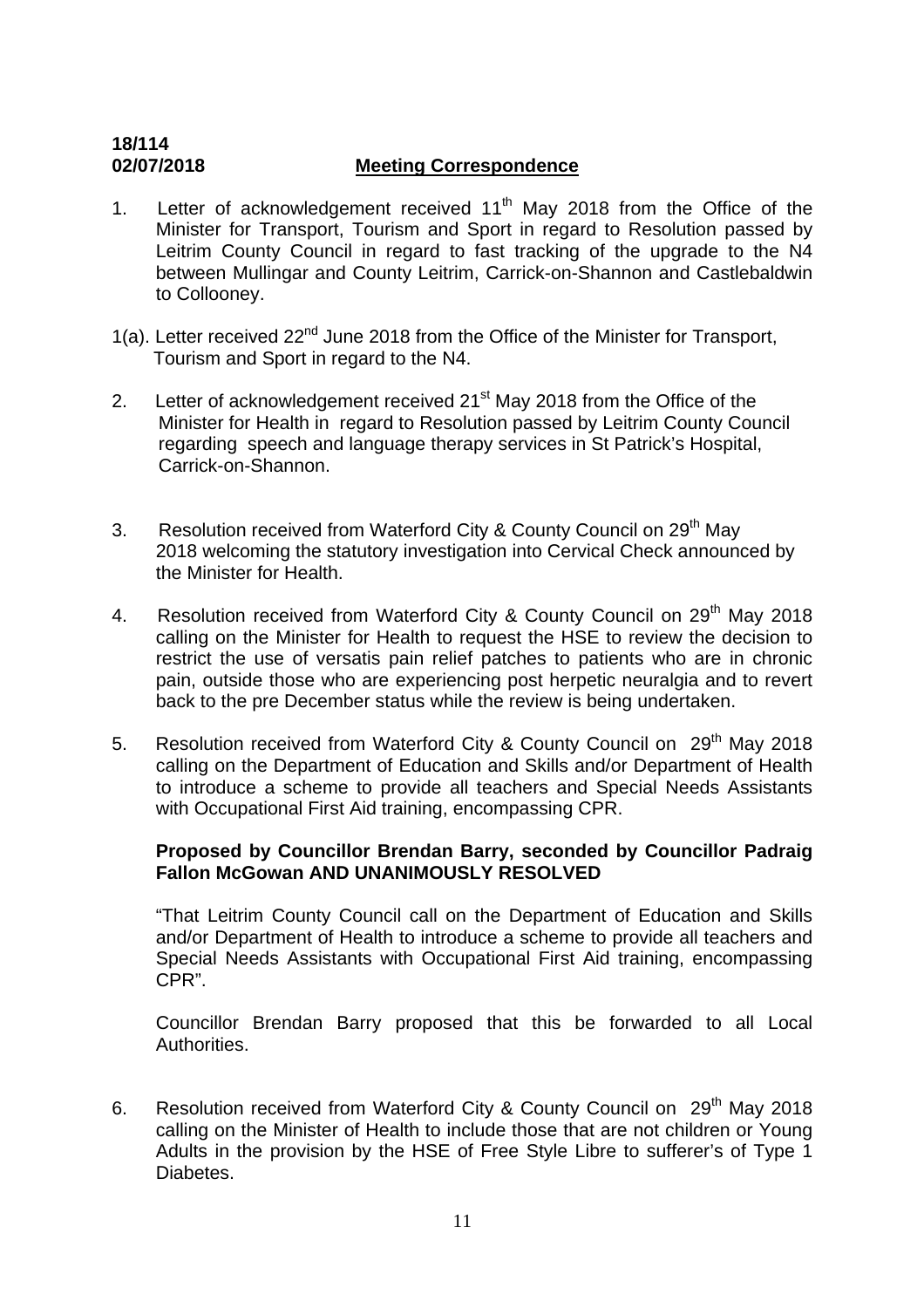- 7 Resolution received from South Dublin County Council on 1<sup>st</sup> June 2018 expressing the wishes of the Area Committee solidarity with the Palenstinians and the unarmed peaceful protesters who were shot at, with some being murdered by the IDF and calling on the Chief Executive to write to the Minister for Foreign Affairs & the Taoiseach to immediately expel the Israeli Ambassador from Ireland, for Israel's crimes against the Palestinian people and to express to the Israeli's that these actions are unacceptable under international law and to end its military onslaught.
- 8. Resolution received from Donegal County Council on 5<sup>th</sup> June 2018 calling on the Government to immediately expel the Israeli ambassador in protest at the massacre of unarmed civilians in Gaza by the Israelie Defence Forces and applauding the recent decision of Dublin City Council to support the Boycott, Divestment and Sanctions movement. Reaffirming their solidarity with the Palestinian people and commit the Council to implementing a policy of Boycott, Divestment and Sanctions against Israel until there is freedom for the Palestinian people. Support the holding of an internal enquiry into the killings.
- 9. Letter received  $6<sup>th</sup>$  June 2018 from the Office of the Minister for Agriculture, Food and the Marine acknowledging receipt of Resolution passed by Leitrim County Council in regard to the suckler payments.
- 10. Letter received  $6<sup>th</sup>$  June 2018 from the Office of the Minister for Agriculture, Food and the Marine acknowledging receipt of Resolution passed by Leitrim County Council in regard to the subsidy for fertilizer.
- 10(a) Letter received  $8<sup>th</sup>$  June 2018 from the Office of the Minister for Agriculture, Food and the Marine in regard to fodder conservation and a subsidy for fertilizer.

Councillor Des Guckian expressed his disappointment with the reply received in this regard.

- 11. Letter received  $6<sup>th</sup>$  June 2018 from the Office of the Minister for Agriculture, Food and the Marine acknowledging receipt of Resolution passed by Leitrim County Council in regard to Low Input Permanent Pasture date to be extended.
- 12. Letter received  $6<sup>th</sup>$  June 2018 from the Office of the Minister for Agriculture, Food and the Marine acknowledging receipt of Resolution passed by Leitrim County Council in regard to the Areas of Natural Constraints Scheme.
- 13. Letter received  $7<sup>th</sup>$  June 2018 from the Office of the Minister for Employment Affairs and Social Protection acknowledging receipt of Resolution passed by Leitrim County Council in regard to financial incentives for companies who are prepared to employ apprentice.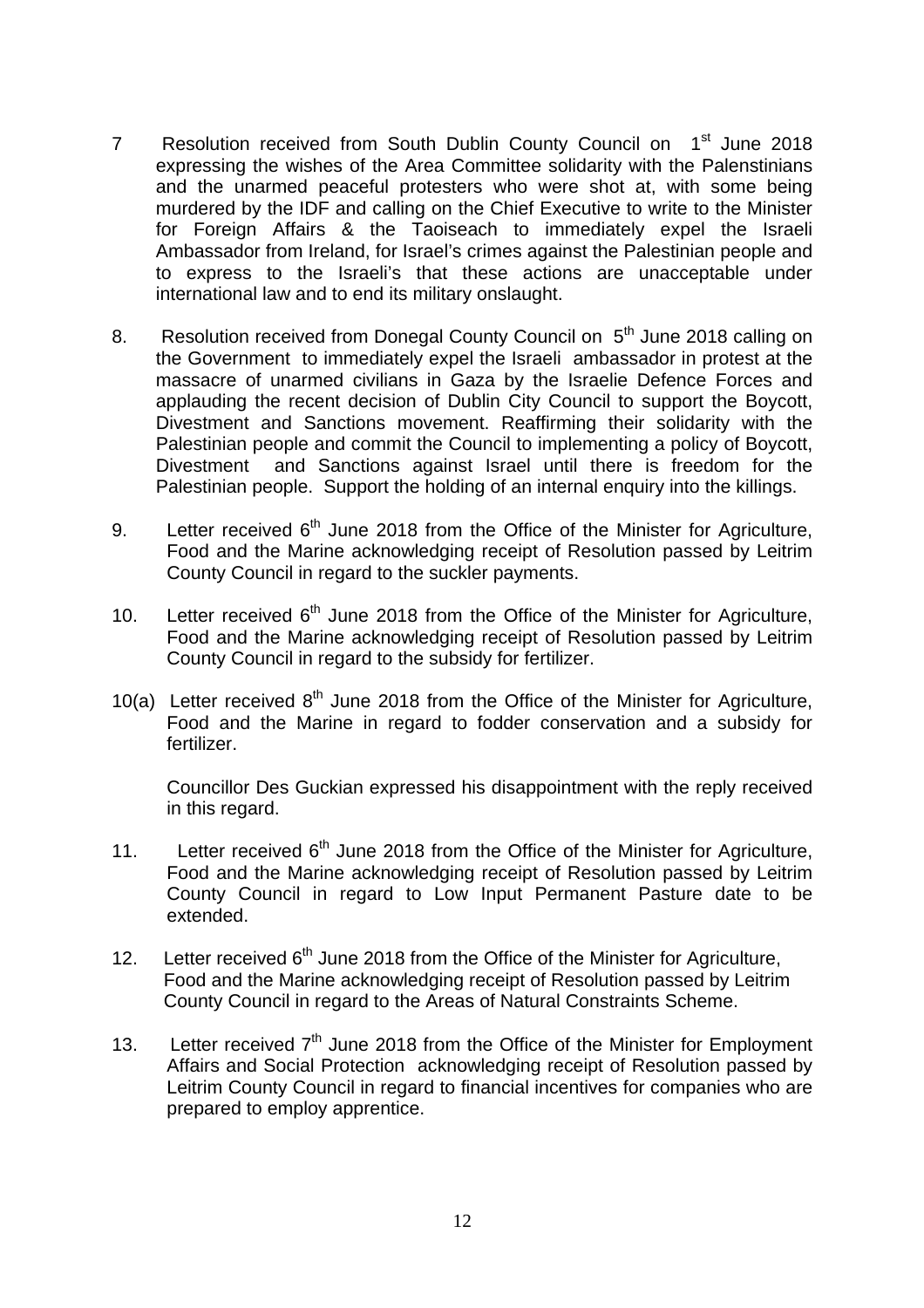- 13(a) Letter received  $14<sup>th</sup>$  June 2018 from the Office of the Minister for Education and Skills in regard to financial incentives for companies who are prepared to employ apprentices.
- 14. Letter received  $7<sup>th</sup>$  June 2018 from Health Service Executive in regard to Nursing home places in County Leitrim.
- 15. Letter received  $7<sup>th</sup>$  June 2018 from the Office of the Minister for Transport, Tourism and Sport in regard to funding of LIS Schemes.
- 16. Letter received  $8<sup>th</sup>$  June 2018 from the Office of the Minister for Finance acknowledging receipt of Resolution passed by Leitrim County Council regarding the Disabled Drivers and Disabled Passengers Scheme.

Councillor Padraig Fallon expressed his disappointment with the reply received in this regard and proposed that a further letter issue to Minister Paschal Donohue.

- 17. Letter received  $11<sup>th</sup>$  June 2018 from the Office of the Minister for Housing, Planning and Local Government acknowledging receipt of Resolution passed by Leitrim County Council requesting a review of the terms and conditions of the Housing Grant Scheme.
- 18. Letter received 16<sup>th</sup> May 2018 from the Department of Agriculture, Food and the Marine regarding designations of SACs and NHAs.
- 18(a) Letter received 14<sup>th</sup> June 2018 from the Department of Culture, Heritage and the Gaeltacht in relation to the SAC's and NHA's.

Councillor Des Guckian expressed his disappointment in relation to the reply received in this regard.

- 19. Memo issued from Terry McGovern, A/SEO, Economic Development, Planning, Environment and Transportation dated 14th June 2018 to the Cathaoirleach and Each Elected Member of Leitrim County Council in regard to the 2018 Mattress Amnesty – Anti Dumping Initiative 2018.
- 20. Letter received  $15<sup>th</sup>$  June 2018 from the Office of the Minister for Health in regard to the Child and Adolescent Mental Health Services in Sligo.
- 21. Letter received  $15<sup>th</sup>$  June 2018 from the Office of the Minister for Health acknowledging receipt of Resolution passed by Leitrim County Council in regard to Medical Cards for patients who receive a cancer diagnosis.
- 21(a) Letter received  $25<sup>th</sup>$  June 2018 from the Office of the Minister for Health in regard to Medical Cards for patients who receive a cancer diagnosis.
- 22. Resolution received from Kerry County Council on 19<sup>th</sup> June 2018 opposing efforts to require people to work until they are 68.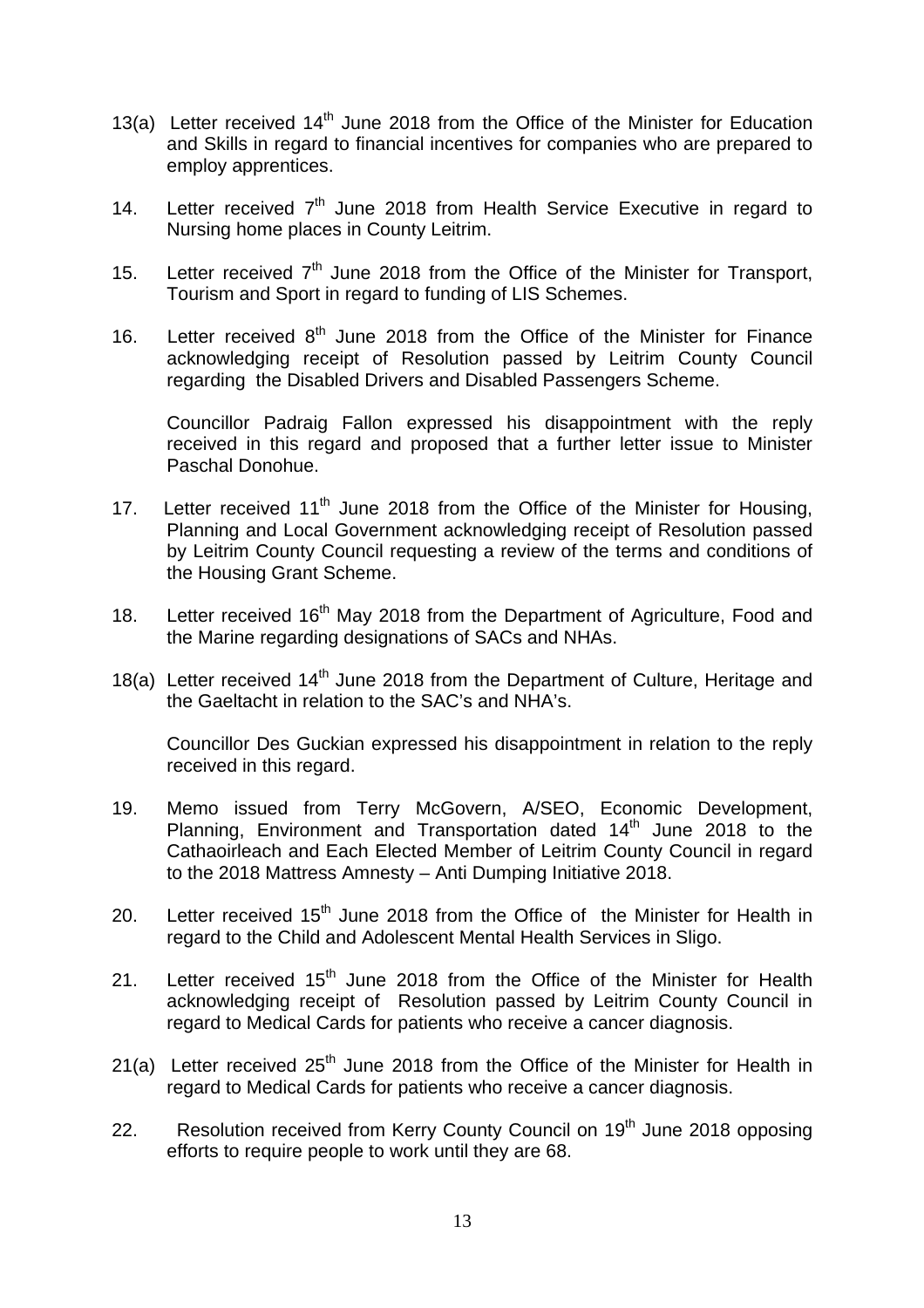23. Resolution received from Kerry County Council on 19<sup>th</sup> June 2018 welcoming the new proposal from An Post to the Post Office Network and calling on An Post and the Government to seek a new international partner to allow the Post Offices to offer full Banking Services including Current Accounts, Loans and mortgages.

## **Proposed by Councillor Des Guckian, seconded by Councillor Padraig Fallon McGowan AND UNANIMOUSLY RESOLVED**

 "That Leitrim County Council welcome the new proposal from An Post to the Post Office Network and calling on An Post and the Government to seek a new international partner to allow the Post Offices to offer full Banking Services including Current Accounts, Loans and mortgages".

Alll Members supported the motion.

- 24. Letter received 20<sup>th</sup> June 2018 from the Office of the Minister for Agriculture, Food and the Marine regarding an extension to GLAS deadlines for particular actions to  $15^{th}$  May 2018.
- 25. Letter received  $22^{nd}$  June 2018 from the Office of the Minister for Finance regarding the taxation of rental income.
- 26. Local Government Funding (Baseline) Review Methodology for the allocation of Local Government Funding.

Mr Vincent Dwyer, Head of Finance advised that the objective of the review is to recommend a set of key indicators which may be used to allocate any available additional funding to local authorities in a fair, equitable and transparent manner. The closing date for receipt of written submissions is Tuesday,3rd July 2018.

#### **The following item was also raised under Meetings Correspondence**

Councillor Caillian Ellis queried if Minister Eoghan Murphy or the EPA have responded to the invite from Leitrim County Council inviting them to come to Leitrim to discuss the problems with the zero discharge from septic tanks which is causing in relation to people getting planning permission for a rural house.

In reply to Councillor Caillian Ellis, Mr Joseph Gilhooly, Director of Services, Economic Development, Planning, Environment and Transportation confirmed Leitrim County Council will follow up with the Minister, the EPA and Environmental Health Officer for Fermanagh and Omagh District Council in this regard with a view to having a presentation at the September Council meeting.

Councillor Caillian Ellis expressed his disappointment that the invite issued to Minister Eoghan Murphy and EPA has not been acknowledged to date.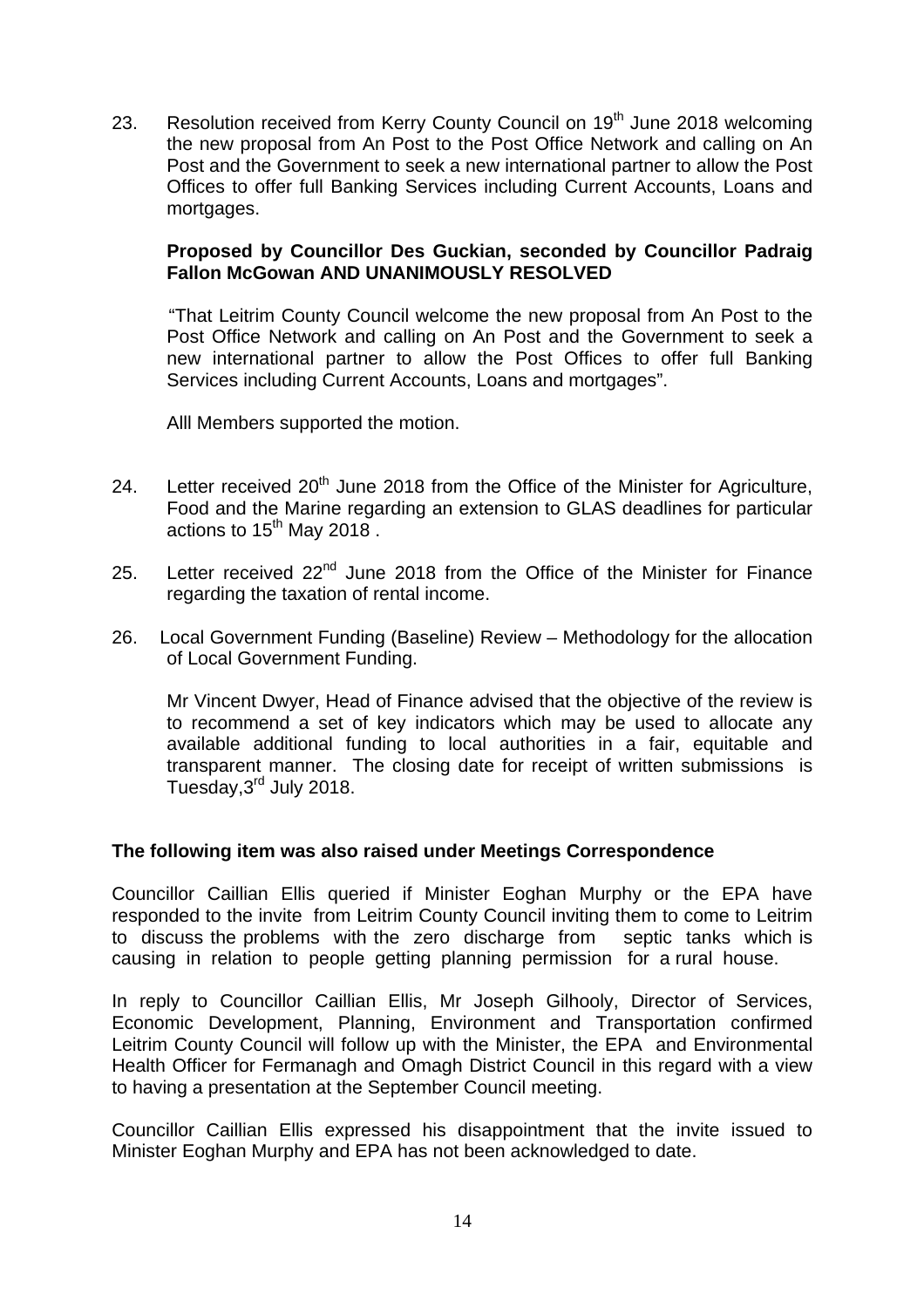Cathaoirleach, Councillor Sean Gowan acknowledged that this is a very important issue and he paid tribute to the Executive who are working with EPA and the Department in this regard.

# **18/115**

#### **02/07/2018 Vote of Congratulations**

The Members proposed a vote of congratulations to Ms Orla McNabola, Attyrory, Dublin Road, Carrick-on-Shannon on being Crowned Miss Leitrim 2018 and wished her every success in the National Final of Miss Ireland.

# **Notices of Motions**

# **18/116**

#### **02/07/2018 Freedom of conscience clause**

#### *To consider the following Notice of Motion submitted by Councillor Des Guckian;*

"That we strongly urge the government, opposition and all who are charged with drafting, passing and implementing upcoming legislation, to allow abortion on demand in this state, to include freedom of conscience clauses to allow doctors, nurses and ancillary medical staff and, also, hospitals and clinics to opt out and to refuse to participate in the facilitation of such abortions."

Councillor Des Guckian gave the background to his motion and proposed that the Taoiseach and Minister Simon Harris be contacted to include the freedom of conscience clauses in the new legislation in regard to abortion.

#### **Proposed by Councillor Des Guckian, seconded by Councillor Justin Warnock and RESOLVED:**

"That Leitrim County Council strongly urge the government, opposition and all who are charged with drafting, passing and implementing upcoming legislation, to allow abortion on demand in this state, to include freedom of conscience clauses to allow doctors, nurses and ancillary medical staff and, also, hospitals and clinics to opt out and to refuse to participate in the facilitation of such abortions."

Councillor Mary Bohan supported the insertion of the freedom of conscience clauses in the legislation and noted it is a difficult situation for doctors and nurses.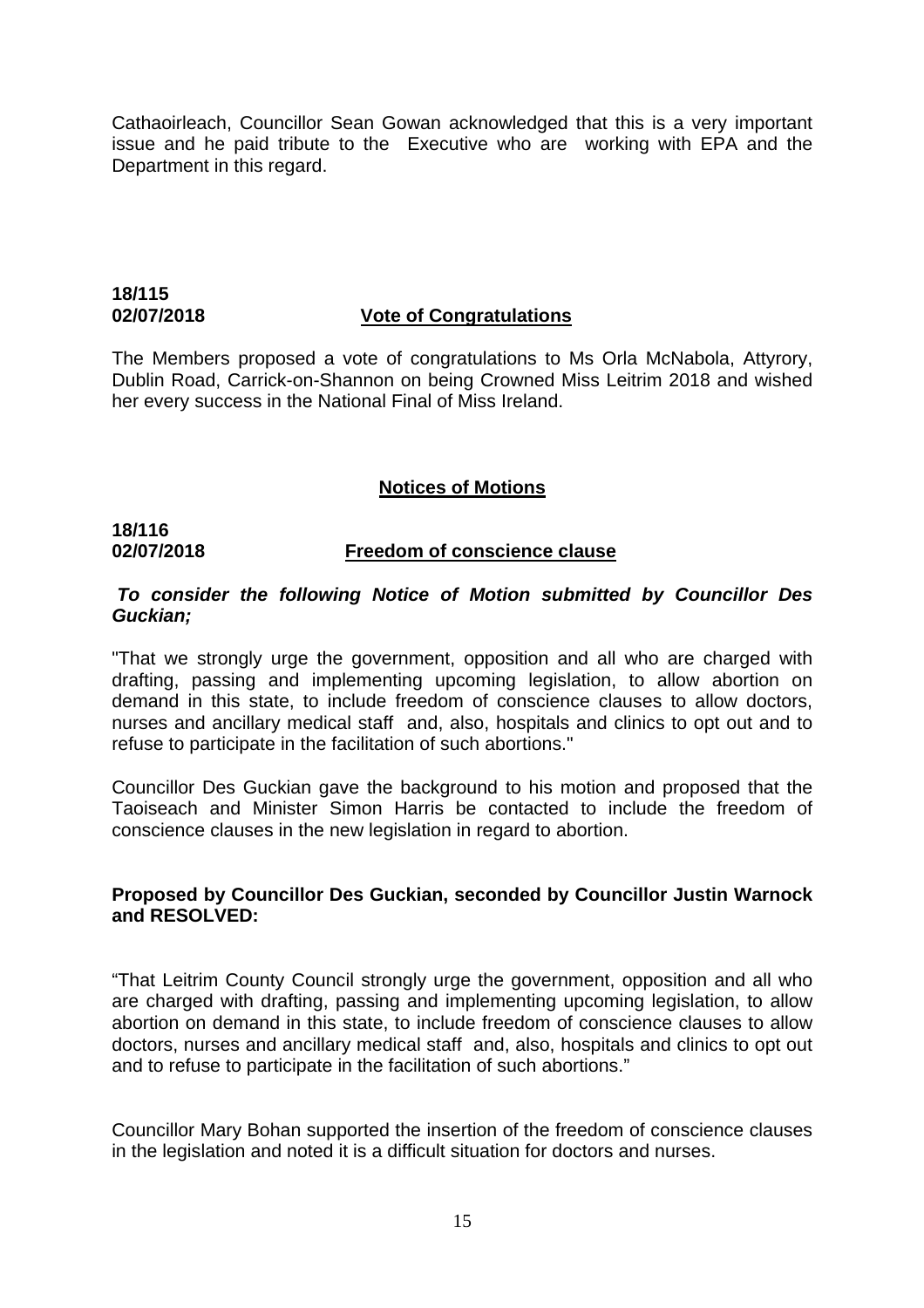Councillor Seadhna Logan said it was wrong for the Leitrim County Council to support this issue as this is a backward step for Leitrim.

## *18/117 02/07/2018 Staffing levels in Leitrim Schools*

#### *To consider the following Notice of Motion submitted by Councillor Padraig Fallon;*

"I propose that Leitrim County Council call on Minister for Education and Skills, Richard Bruton, TD and the Department of Education to ensure that no school in Leitrim has a reduction of staffing levels due to pupil numbers. Our Schools must be afforded every opportunity to ensure survival."

Councillor Padraig Fallon gave the background to his motion and proposed that a minimum of 2 years moratorium should be put in place prior to any school closure.

#### **Proposed by Councillor Padraig Fallon, seconded by Councillor Mary Bohan and UNANIMOUSLY RESOLVED:**

"That Leitrim County Council call on Minister for Education and Skills, Richard Bruton, TD and the Department of Education to ensure that no school in Leitrim has a reduction of staffing levels due to pupil numbers. Our Schools must be afforded every opportunity to ensure survival."

Councillor Des Guckian supported the moratorium for a year or two to see if the situation has improved and he noted that this will have an effect on Secondary schools in the future.

Councillor Enda Stenson noted that Elected Members of Leitrim County Council have done all they can in this regard and Members have gone on delegations to the Department of Education and Skills in this regard. Councillor Enda Stenson said that he is aware of 5 families who are willing to come to his area but the one off rural house issue is proving difficult for them.

Councillor Brendan Barry noted that Leitrim has a great quality education and is a great place to live in.

Mr Joseph Gilhooly outlined that rural regeneration is a much broader issue than one off rural houses. He outlined that the important message is to get out to the Public is that if you want to live in Leitrim there is accommodation, he acknowledged that sites available on family farms is proving difficult with T–Testing. Mr Gilhooly said that both staff and elected members are working tirelessly to get a solution to this issue and have a pilot in place.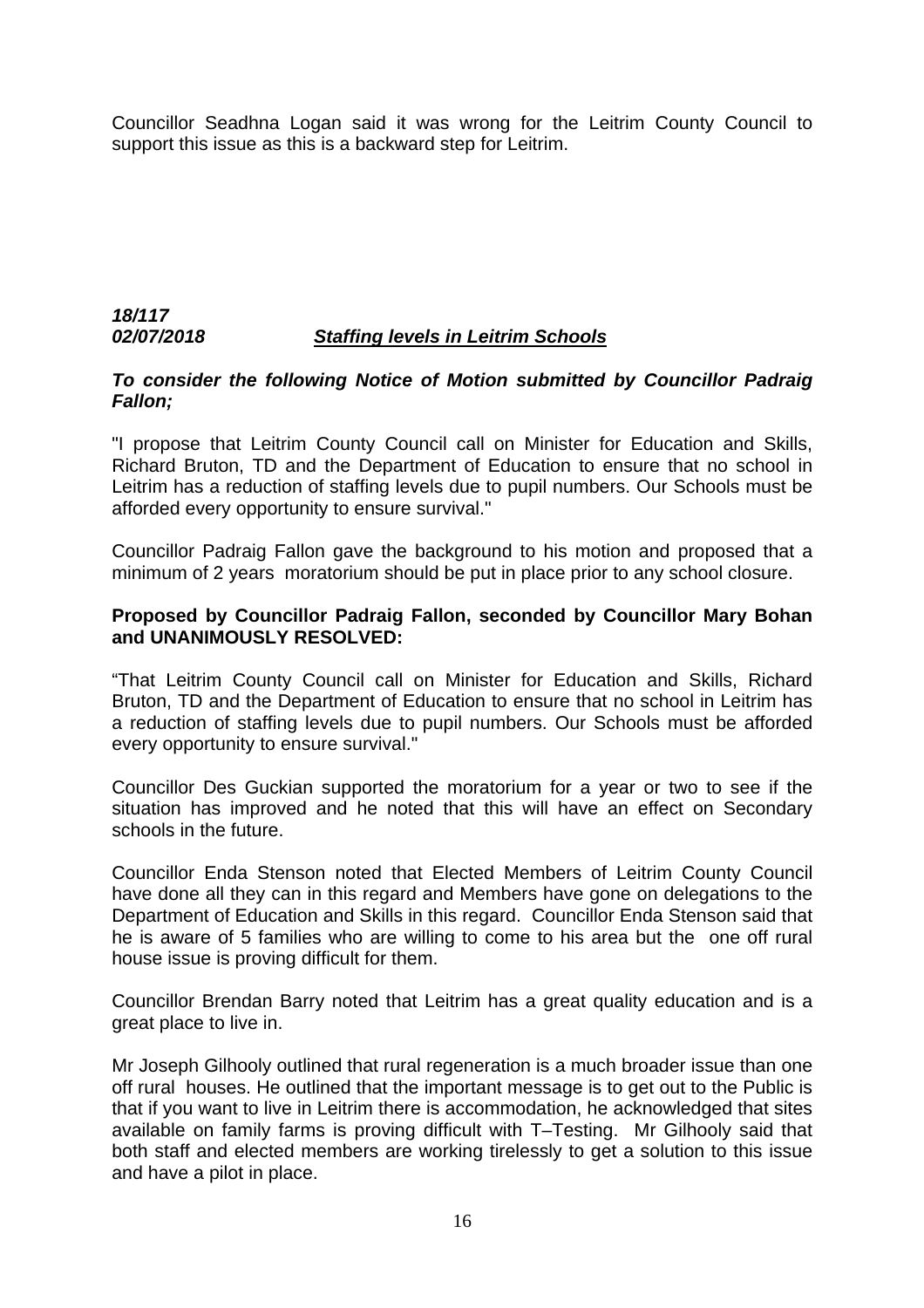# *18/118 02/07/2018 Broadband in Mohill*

#### *To consider the following Notice of Motion submitted by Councillor Enda Stenson;*

"I ask Mr Shane Tiernan, Broadband Officer what strength of fibre cable (if any)is connected to Mohill, as you are aware Mohill has embarked on a smart Town project, under the leadership of the town team, with Joe Lowe, Leitrim LEO Office and John Mannion driving this forward, essential to this is high powered Broadband, this includes not only the town but all surrounding areas."

# *Report by Director of Services for Economic Development, Planning, Environment and Transportation.*

"Fibre speed broadband with speeds from 30MB/sec to 100Mb/sec is already available in the greater Mohill town area as detailed by the green area in the image attached. The artery routes out of Mohill and properties along them as detailed in green - yellow on the attached image are currently going live with a min of 30mb download speeds and up to 100mb with all to be active by year end 2018. This is described as next generation access and considered high speed broadband . This will cover a 2 to 3 mile radius of the town along the major routes. Those along routes in white on the attached image may have broadband but this is subject to connectivity testing. These areas will receive next generation broadband by 2022 under the national broadband plan rollout."

Councillor Enda Stenson outlined that Mohill is part of the smart town project and he highlighted that it is very important that high powered broadband is available in Mohill town and the surrounding areas.

Councillor Seadhna Logan supported the motion and expressed his concerns in this regard and said the service provision is non-existent outside of the town and highlighted that this is not fair on rural Ireland.

Councillor Sean McGowan supported the motion.

Mr Shane Tiernan outlined that Mohill has currently fibre broadband with speeds of 30 MB/sec to 100 MB/sec. Artery routes out of Mohill are currently going live with download speeds of 30 MB per second up to 100 MB per second all to be active by the end of 2018.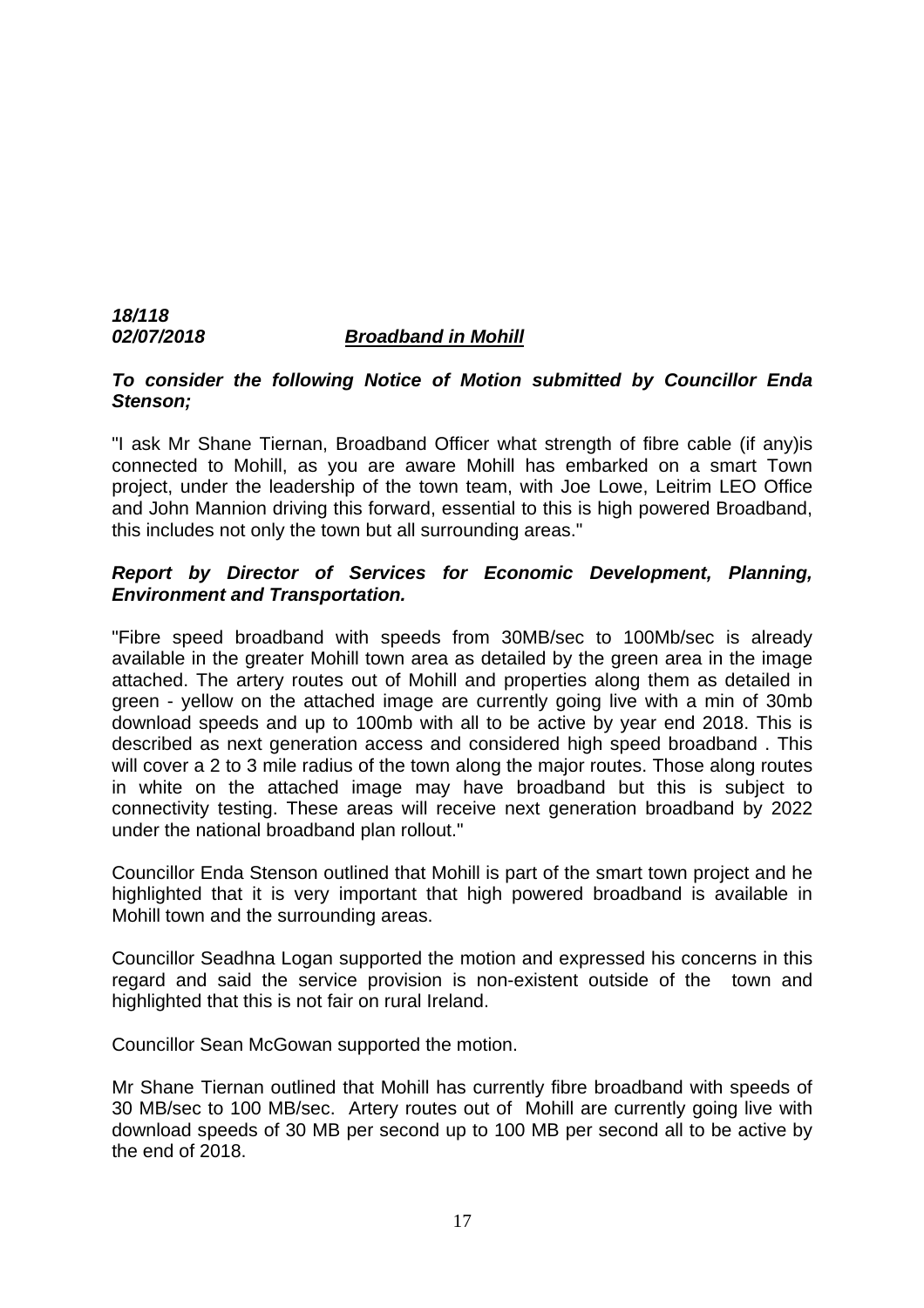Councillor Enda Stenson welcomed this.

Councillor Mary Bohan queried if Drumkeeran are to be guaranteed to get this before the end of the year.

Mr Shane Tiernan outlined that all on the list will be active by end of 2018 and he noted that Fenagh is not on the list.

Councillor Brendan Barry sought clarification in this regard and in reply Shane Tiernan said that due to technical issues this route cannot be cut into.

# *18/119 02/07/2018 Review of the Tenant Purchase Scheme*

#### *To consider the following Notice of Motion submitted by Councillor Paddy O'Rourke;*

"I ask Leitrim County Council to write to the Minister for Housing to ask him when the result of the review of the Tenant Purchase Scheme will be published. When the scheme was announced it was envisaged that many would benefit to purchase their homes with the added advantage of the purchase prices they paid being a source of income for the local authority. However because of rules regarding income of purchasers i.e. (the disregard of income from social welfare sources mitigates against certain age groups and people participating in the scheme) only a handful of people have benefited from the scheme."

Councillor Paddy O'Rourke gave the background to his motion.

#### **Proposed by Councillor Paddy O'Rourke, seconded by Councillor Padraig Fallon and UNANIMOUSLY RESOLVED:**

"That Leitrim County Council write to the Minister for Housing to ask him when the result of the review of the Tenant Purchase Scheme will be published. When the scheme was announced it was envisaged that many would benefit to purchase their homes with the added advantage of the purchase prices they paid being a source of income for the local authority. However because of rules regarding income of purchasers i.e. (the disregard of income from social welfare sources mitigates against certain age groups and people participating in the scheme) only a handful of people have benefited from the scheme.

Councillor Padraig Fallon said he has received confirmation from Deputy Martin Kenny that the report is finalised on the review of the Tenant Purchase Scheme and the review will be published shortly.

All Members supported the motion.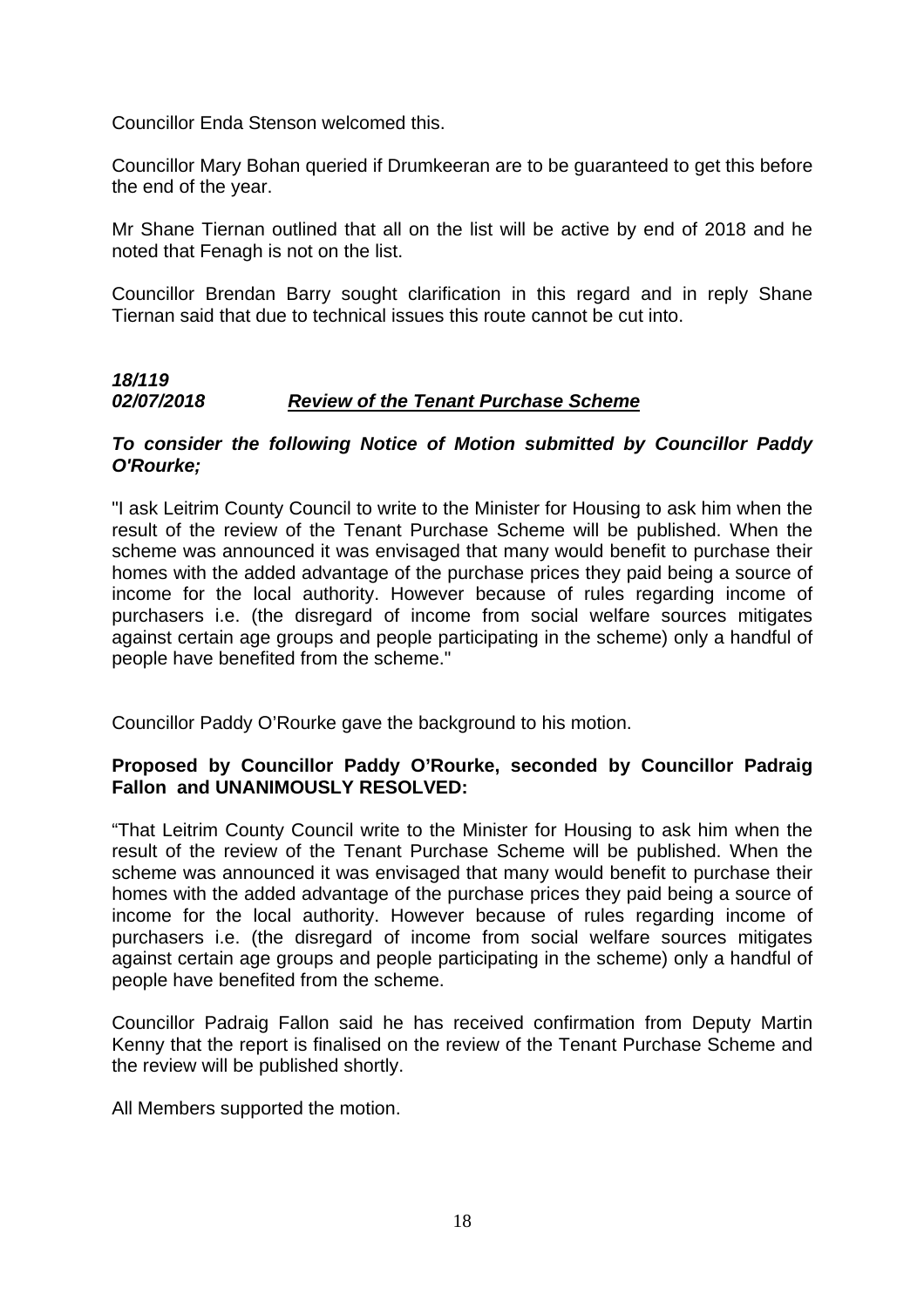Ms Mary Quinn, Director of Services, Housing, Planning, Community, Corporate, Culture and Emergency Services confirmed that the Department has advised that the review is imminent.

# *18/120 02/07/2018 GLAS Scheme*

# *To consider the following Notice of Motion submitted by Councillor Caillian Ellis;*

"I propose that Leitrim County Council write to the Minister for Environment and the Minister for Agriculture requesting that they extend the time limits and relax restrictions for the Glas Scheme in relation to cutting hedges, spreading slurry and mowing meadows for County Leitrim."

Councillor Caillian Ellis said that farmers hands are tied and they are furious on this issue as the restrictions are crippling them.

# **Proposed by Councillor Caillian Ellis, seconded by Councillor Paddy O'Rourke and UNANIMOUSLY RESOLVED:**

"That Leitrim County Council write to the Minister for Environment and the Minister for Agriculture requesting that they extend the time limits and relax restrictions for the Glas Scheme in relation to cutting hedges, spreading slurry and mowing meadows for County Leitrim."

Councillor Des Guckian said it is important that a sensible compromise is reached.

Councillor Justin Warnock said that certain flexibility should be in place and he noted that he would not want to see people being put out of the scheme.

*18/121* 

#### *02/07/2018* **Meat Factories**

#### *To consider the following Notice of Motion submitted by Councillor Frank Dolan;*

"I propose that Leitrim County Council write to the Minister for Agriculture calling for proper regulation and control to be introduced into the way the Meat Factories do business with the farming producers. At the moment Factories can, with a flick of a pen lower their quotes as they wish without any known reason."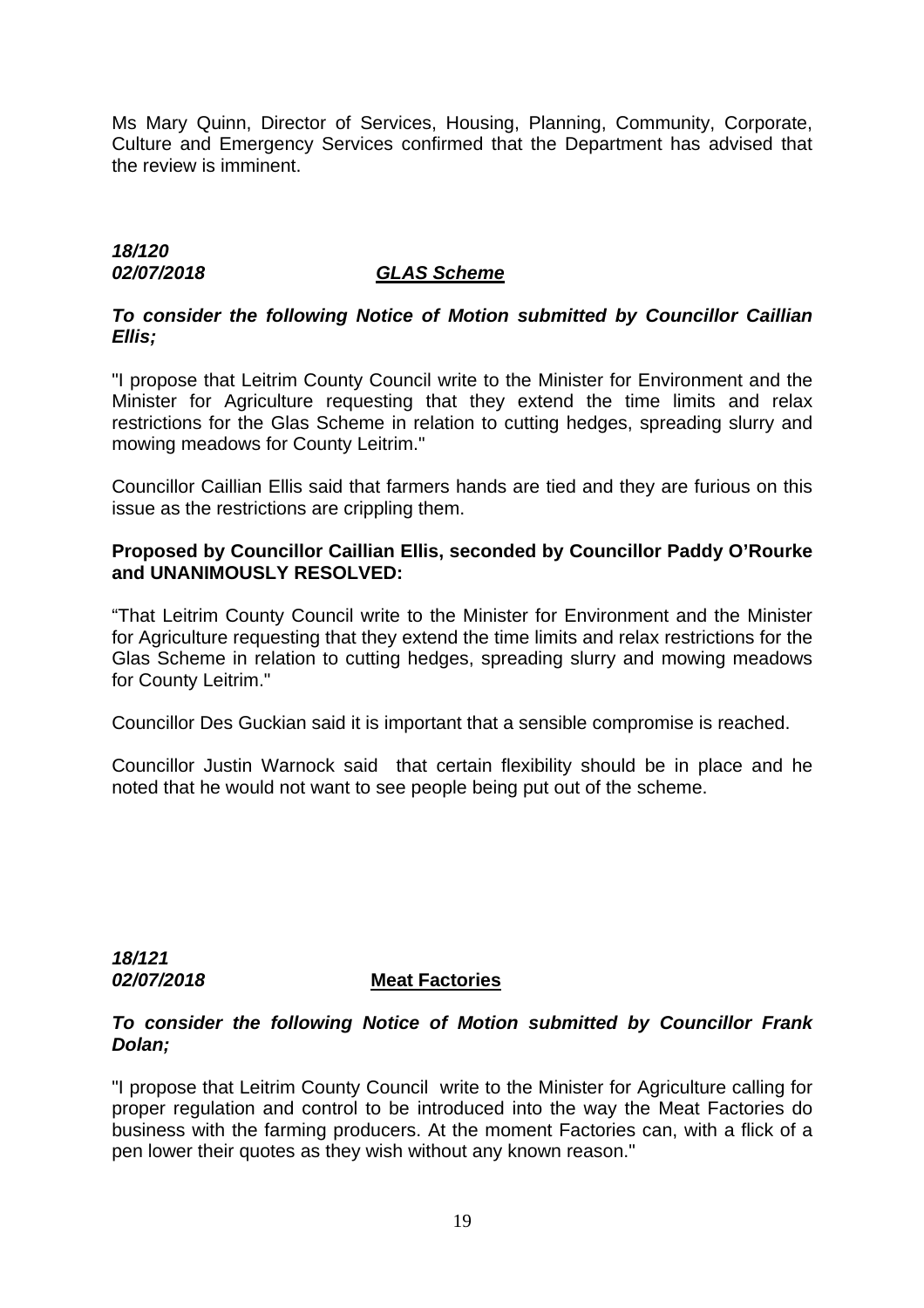#### **Proposed by Councillor Frank Dolan, seconded by Councillor Des Guckian and UNANIMOUSLY RESOLVED**

"That Leitrim County Council write to the Minister for Agriculture calling for proper regulation and control to be introduced into the way the Meat Factories do business with the farming producers. At the moment Factories can, with a flick of a pen lower their quotes as they wish without any known reason."

#### *18/122 02/07/2018 Forestry*

The Cathaoirleach, Councillor Sean McGowan proposed that Motion No 25 in the name of Councillor Caroline Mulvey and Motion No 28 in the name of Councillor Gerry Dolan would be taken concurrently as they all relate to the same matter. This was agreed by the Members.

#### *To consider the following Notice of Motion submitted by Councillor Justin Warnock;*

"I will ask the Elected members to support this motion - To hold a plebiscite in County Leitrim on the Governments Forestry Policy, which is funded by the Irish taxpayer. This policy is decimating our rural communities, destroying our environment and is exploiting our county, as Leitrim has already exceeded the 17% national target of afforestation."

#### *Report by Director of Services, Housing and Community, Corporate Services, Cultural and Emergency Services*

"The Local Authority has no legislative provisions for the holding of a plebiscite in regard to Government Policy."

# *To consider the following Notice of Motion submitted by Councillor Caroline Mulvey;*

"As conifer plantations are a potential fire hazard and planting has taken place in close proximity to farms, rural homes, rural schools and villages. I ask Leitrim County Council if Coillte and the private forestry companies have their plantations insured to cover costs of damages in the event of a fire?"

#### *To consider the following Notice of Motion submitted by Councillor Gerry Dolan;*

"I will ask for the support of the Elected Members in calling on the Forestry Appeals Committee to facilitate all Leitrim appeals and hold their oral hearings in Carrick on Shannon."

Councillor Justin Warnock said he was very disappointed with the reply received in this regard. Councillor Justin Warnock referred to a Public meeting which was held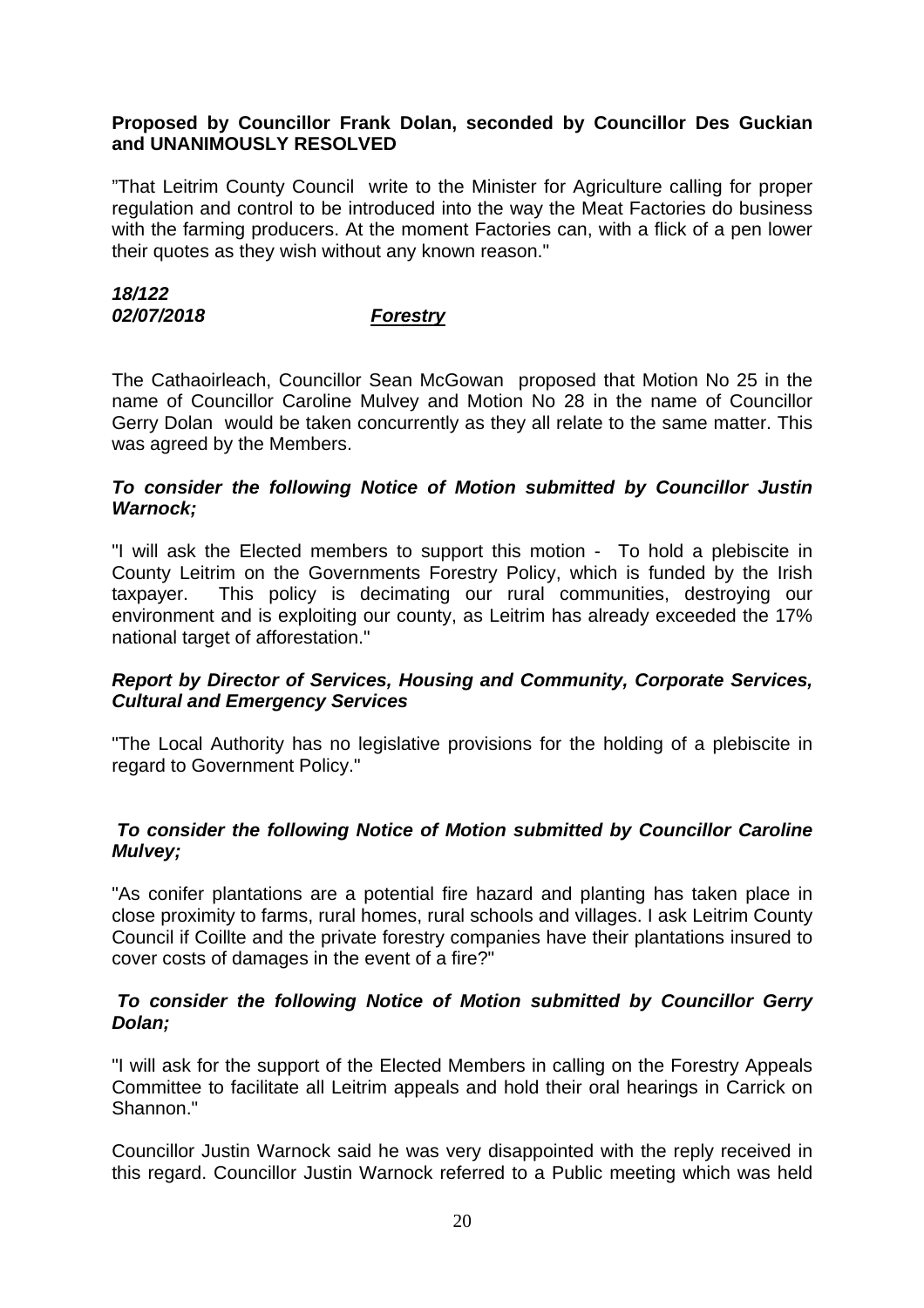recently in Drumshanbo which was attended by huge numbers and showed that people are shouting to stop Afforestation in County Leitrim. Councillor Warnock stated that when our schools are closed our rural areas will be to, letting in forestry companies is destroying our County. Councillor Justin Warnock described it as "Beating the people of Leitrim and it is not right".

Councillor Caroline Mulvey said that it is very important that insurance cover is in place for private forestry companies to cover fire damage costs in the event of a fire hazard.

Councillor Gerry Dolan proposed that all Forestry Appeals be heard in Carrick-on-Shannon not in Portlaoise.

#### **Proposed by Councillor Gerry Dolan, seconded by Councillor Justin Warnock and UNANIMOUSLY RESOLVED**

"That Leitrim County Council call on the Forestry Appeals Committee to facilitate all Leitrim appeals and hold their oral hearings in Carrick on Shannon."

Councillor Justin Warnock queried as to what can the people do to protect the landscape.

In reply Mr Lar Power, Chief Executive acknowledged the divided view in relation to forestry, and he accepted the right of farmers have to sell their land to whoever they wish and he stated that Leitrim County Council have no legislative provisions in regard to the Governments Forestry Policy.

Councillor Mary Bohan proposed that a letter issue to the Minister and our local TD's to put Afforestation on the Government's Agenda for discussion.

Councillor Sean McDermott re-iterated that until a level playing field is achieved the issue will not be re-solved.

Councillor Caroline Mulvey stated that farmers need to be given more financial support to make farming more profitable and sustainable for them to survive on the land.

Councillor Caroline Mulvey sought clarification on the 10 tonne rule for forestry companies extracting timber on local roads.

Councillor Justin Warnock said that he had been contacted by an auctioneer claiming Leitrim County Council was destroying the price of land – land that was worth  $\text{E}5,500$  to the forestry is now worth  $\text{E}1,000$ .

Mr Joseph Gilhooly, Director of Services, Economic Development, Planning, Environment and Transportation advised that Leitrim County Council will write to Collite in regard to insurance cover and this is a matter for each individual.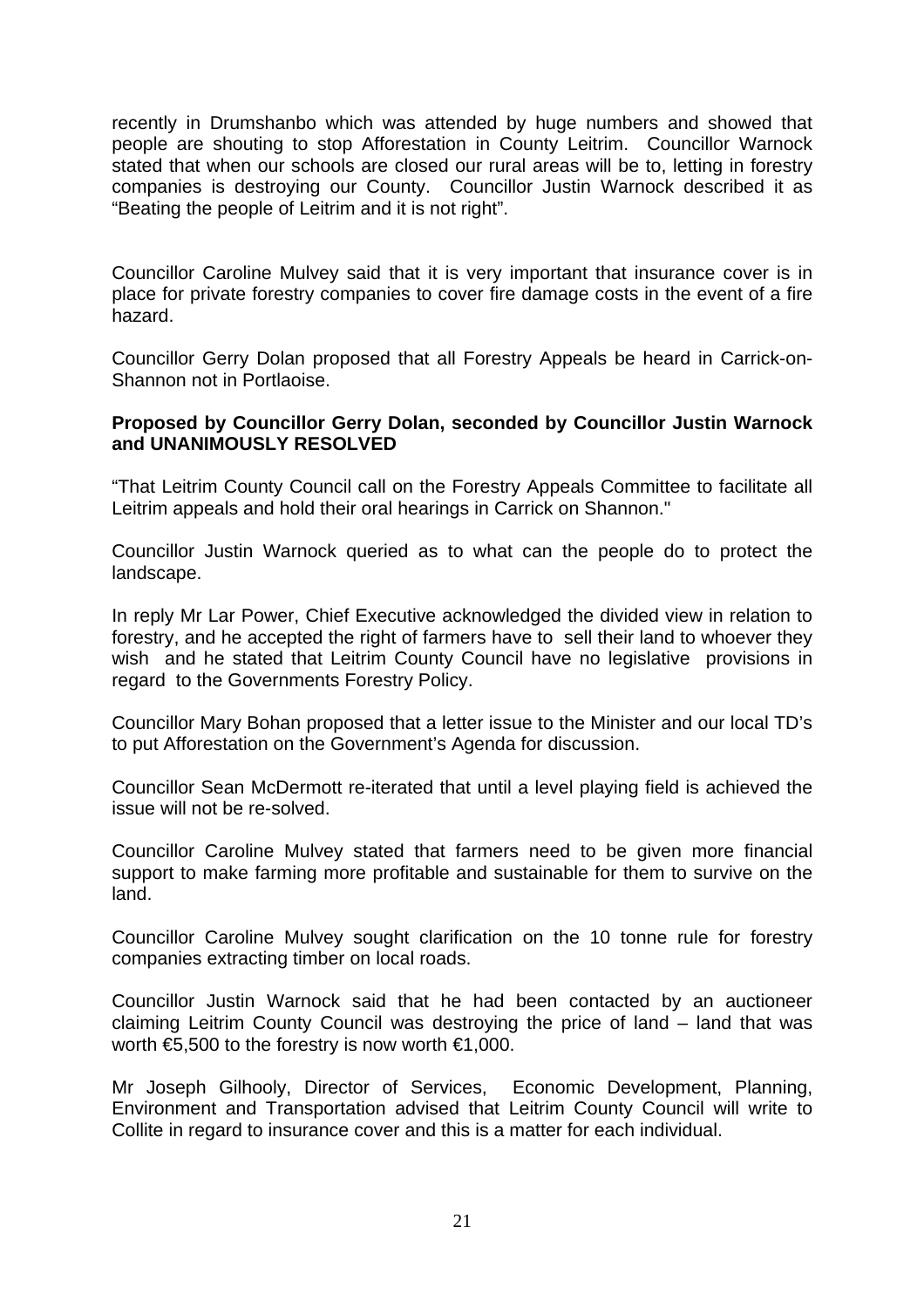Mr Shay O'Connor, Senior Engineer, advised that the 10 tonne rule is being actively discussed with Forestry companies and he asked if there was any specific issues on roads to let him know and he will follow up.

# *18/123*

## *02/07/2018 Backstop Agreement*

## *To consider the following Notice of Motion submitted by Councillor Brendan Barry;*

"I request Leitrim County council to support this motion. The dithering over the backstop agreement cannot be allowed to continue, that the Irish people need certainty, and that this issue must be resolved. The reason for this is simple: the backstop is an insurance policy for the north in the absence of a new trade agreement between Britain and the EU. Its purpose is to address the special and unique circumstances here and to ensure there is no hard border on the Island of Ireland."

Councillor Brendan Barry gave the background to his motion and proposed that this be forwarded to the Taoiseach, Minister Coveney and Minister McEntee.

All members supported the motion and stated that it is imperative that there is no border on this island.

# **Proposed by Councillor Brendan Barry, seconded by Councillor Paddy O'Rourke and UNANIMOUSLY RESOLVED**

"That Leitrim County Council request that the dithering over the backstop agreement cannot be allowed to continue, that the Irish people need certainty, and that this issue must be resolved. The reason for this is simple: the backstop is an insurance policy for the north in the absence of a new trade agreement between Britain and the EU. Its purpose is to address the special and unique circumstances here and to ensure there is no hard border on the Island of Ireland."

#### *18/124 02/07/2018 Battery Storage Facility in Flagford*

#### *To consider the following Notice of Motion submitted by Councillor Seadhna Logan;*

"In light of the recent granting of planning permission by Roscommon County Council for a controversial and experimental battery storage facility in Flagford, 3kms from Carrick on Shannon, are Leitrim County Councils fire brigade adequately trained and resourced to deal with potential disasters at this location as the designated first responders in this area?"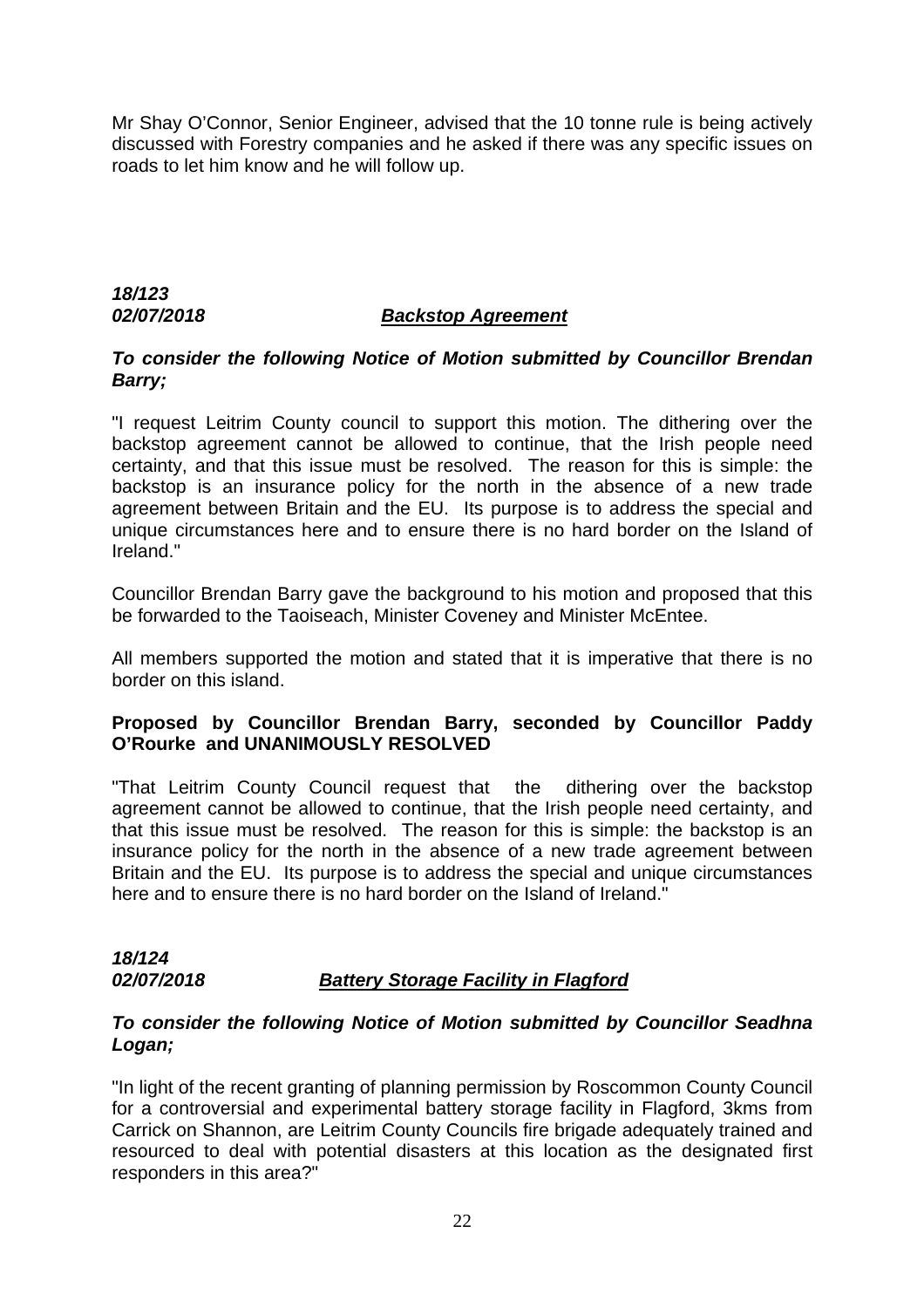#### *Report by Director of Services, Housing and Community, Corporate Services, Cultural and Emergency Services*

"The fire service are currently carrying out a risk assessment of the risks involved and are consulting with our colleagues in other authorities where this type of installation has already been installed. Should the construction of this facility proceed, any additional training required will be provided to Leitrim County Council's fire brigade and we will be ready to deal with any incident that may arise"

Councillor Seadhna Logan paid tribute to the explementary service the Leitrim Fire Service provide in Leitrim and he expressed his concerns in regard to the recent granting of planning permission by Roscommon County Council for a controversial and experimental battery storage facility in Flagford, 3kms from Carrick on Shannon and he criticised Roscommon County Council for the lack of consultation Roscommon County Council has had with Leitrim Fire Service in this regard. Councillor Seadhna Logan said that he does not doubt the capability of the Fire Staff.

Councillor Finola Armstrong McGuire noted that 4 No objections have been lodged with An Bord Pheanla in regard to this planning decision.

Councillor Des Guckian supported the motion.

Mr Joseph Gilhooly advised that the planning issue is currently on appeal and is not available to the public as of yet. Leitrim County Council have been aware of residents concerns since the Planning Application was granted Permission by Roscommon County Council and he advised Mr Lar Power, Chief Executive and Joseph Gilhooly have met residents and listened to their concerns.

Best practice for Leitrim County Council is to make an observation on the appeal which they will be doing in due course when the sight of the appeal is available to the public.

Mr Finian Joyce, Chief Fire Officer outlined that he became aware of the Planning Application when it was granted planning permission, he is currently liaising with his colleagues in Roscommon Fire Service, Offaly and Northern Ireland in this regard. The Fire Safety Certificate Application has not been submitted to date to Roscommon County Council, when it is lodged with Roscommon, the Chief Fire Officer in Roscommon with liaise with Leitrim Fire Service in this regard and all adequate training and additional services will be looked at.

Councillor Seadhna Logan thanked Mr Finian Joyce, Chief Fire Officer for his comprehensive reply and sought clarification on where the additional funding will come from.

Mr Finian Joyce, Chief Fire Officer said he would make no further comment until the Fire Safety Certificate is submitted.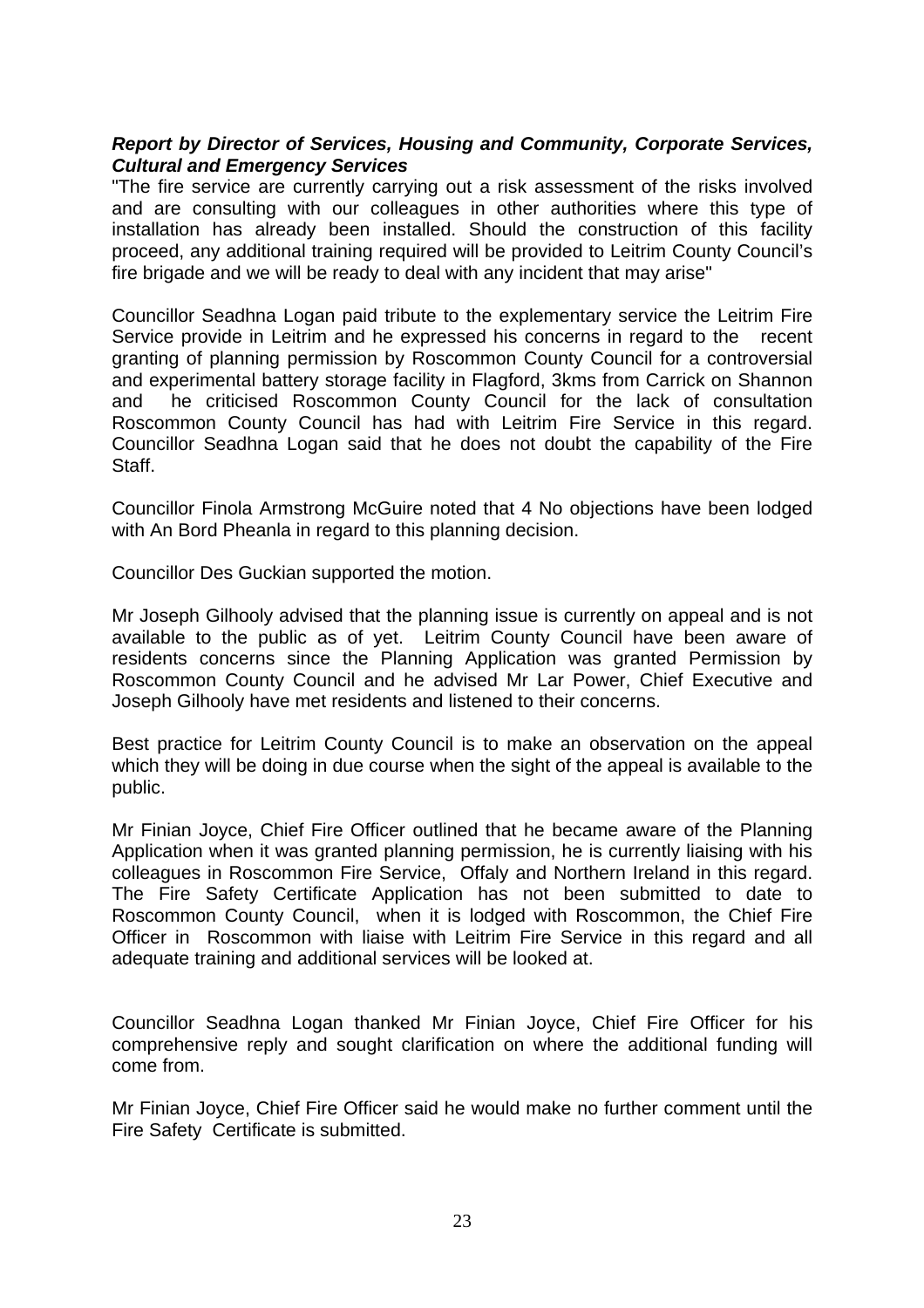#### *18/125 02/07/2018 Community Welfare Officer*

#### *To consider the following Notice of Motion submitted by Councillor Sean McGowan;*

"I seek the support of members of Leitrim County Council in calling on Minister Regina Doherty and Department of Employment Affairs & Social Protection to reinstate the service of the Community Welfare Officer back into the towns of Mohill and Drumshanbo."

#### **Proposed by Councillor Sean McGowan, seconded by Councillor Mary Bohan and UNANIMOUSLY RESOLVED**

"That Leitrim County Council call on Minister Regina Doherty and Department of Employment Affairs & Social Protection to reinstate the service of the Community Welfare Officer back into the towns of Mohill and Drumshanbo."

# *18/126 02/07/2018 Lough MacNean Upper be included in the Area of Protection*

# *To consider the following Notice of Motion submitted by Councillor Sean McDermott;*

"I ask Leitrim County Council if Lough MacNean Upper can be included in the Area of Protection recommended in Leitrim under the River Basin Management Plan."

#### *Report by Director of Services for Economic Development, Planning, Environment and Transportation.*

"The River Basin Management Plan (RBMP) (2018-2021) was formally launched in the Custom house, Dublin by Mr Eoghan Murphy. T.D Minister for Department of Housing, Planning and Local Government on Tuesday 17th April 2018. The Plan has 10 no Priority Areas of Action as listed in Appendix 2 of the RBMP document. Further details on the Areas of Action are available on www.waterandcommunities.ie and www.catchments.ie .

Lough Mac Nean Upper is not included or listed as an Area of action in the River Basin Management Plan. It must be pointed out that the Department of Housing, Planning, Community and Local Government ran a public consultation process on the Draft river Basin management Plan from the 28th February 2017 to Thursday 31st August 2017 where the public could made submission on the plan.

Section 11 of the RBMP outlines the Communication and Public & Stakeholder Engagement during the formulation stages of the plan.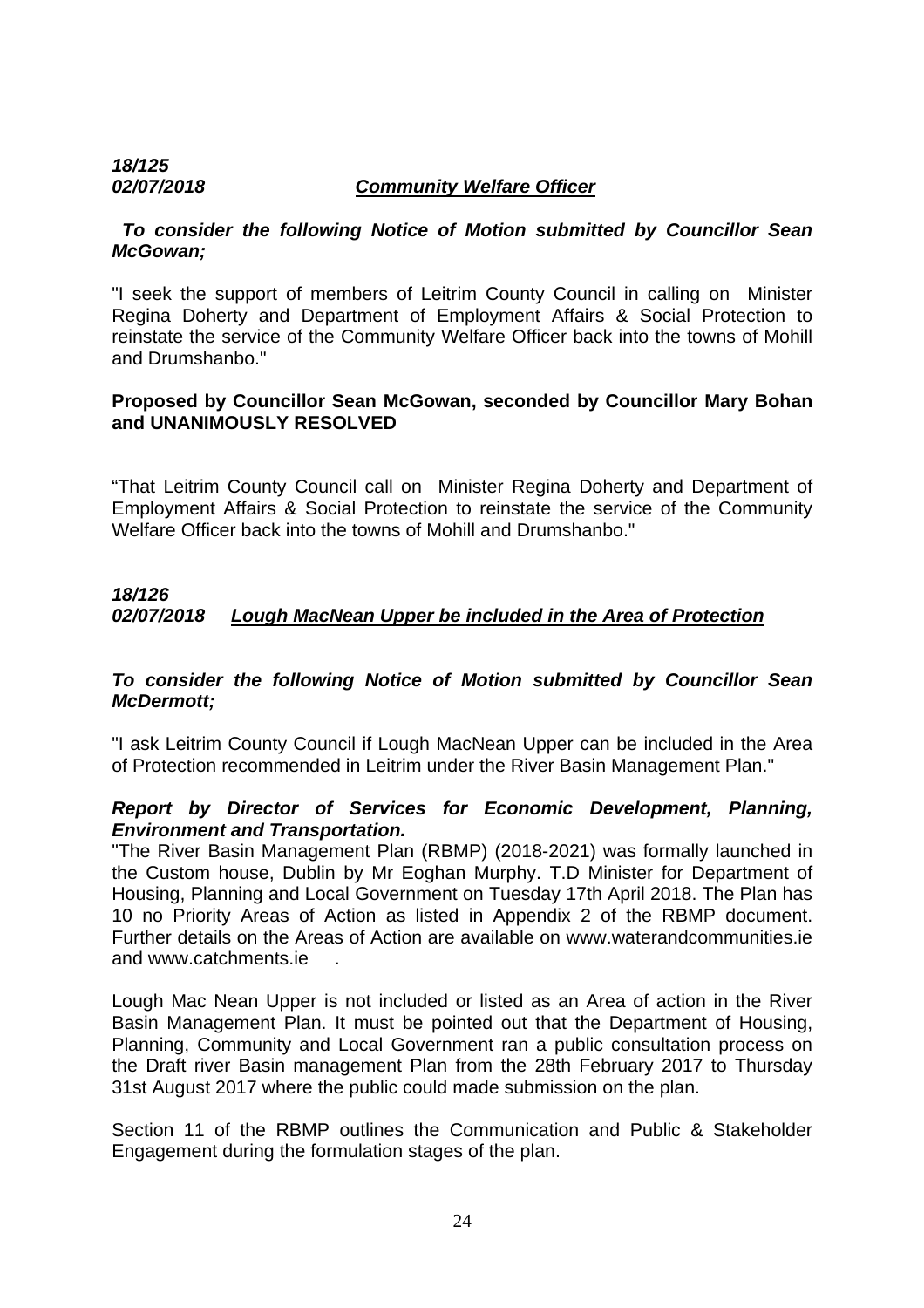Three Public Consultation processes were held in respect of the Plan

- o The Significant Water Management Issues Consultation (which is mandated under the WFD and was held in 2015-2016)
- o A National Public Consultation on the draft River Basin Management Plan (RBMP) (held in 2017 which allowed people to give their views on the structures and measures set out in the draft document and on how the final plan should be developed)
- o The Local Authority Waters and Communities Office's (LAWCO) local public consultation on the draft RBMP which ran concurrently with the national consultation process.

The EPA/LAWCO held workshops with all statutory bodies namely EPA, LAWCO, Waterways Ireland, Teagasc, Department of Agriculture, National Parks & Wild Life, Irish Water, Marine Institute, Inland Fisheries Ireland, Office of Public Works, Coillte, EPA Regional office Staff, Forest Services, Loughs Agency, Geological Survey of Ireland, ESB & Regional Authorities.

A presentation was given by LAWCO/Local Authority staff on the Draft River Basin Management Plan for Ireland to the Environment, Transportation & Infrastructure Policy Committee on Wednesday 3rd May 2017.

Leitrim County Council also held a briefing session in conjunction with LAWCO on the proposed Areas of Action in Leitrim on Thursday 26th October 2017 to the elected members and to members of the public and the public were invited to make submissions on the Areas of Action to LAWCO as part of the process.

To conclude, extensive consultation has taken place from 2015 to the launch of the plan in April 2018. Lough Mac Nean upper cannot be added as an Area of Action as the period of Public Consultation has now ended and the plan was launched and thus is now active.

If you need any further info on the River Basin Management Plan (2018-2021) a copy of plan can be downloaded from the following link:

[http://www.housing.gov.ie/sites/default/files/publications/files/rbmp\\_reportbodyenglis](http://www.housing.gov.ie/sites/default/files/publications/files/rbmp_reportbodyenglish_web_version_final_0.pdf) [h\\_web\\_version\\_final\\_0.pdf"](http://www.housing.gov.ie/sites/default/files/publications/files/rbmp_reportbodyenglish_web_version_final_0.pdf)

Councillor Sean McDermott said he was happy with the reply received in this regard.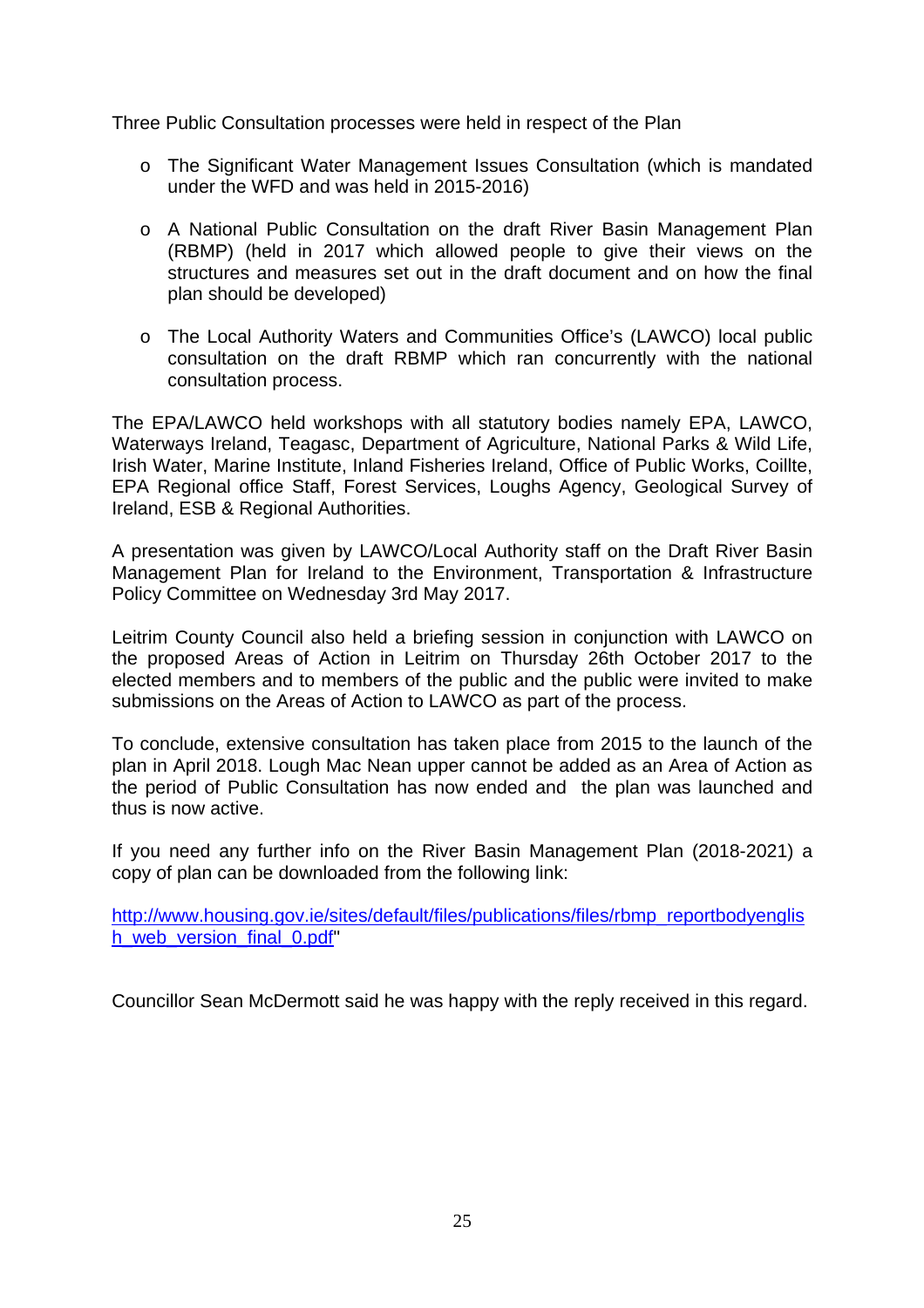#### *18/127 02/07/2018 Increase income threshold for Local Authority housing applicants*

#### *To consider the following Notice of Motion submitted by Councillor Mary Bohan;*

"I propose that Leitrim County Council call on the Minister for Housing, Planning and Local Government Mr Eoghan Murphy, TD to increase the income threshold for Local Authority housing applicants. The current income limit of €26,000 is unrealistic and is causing hardship for many people."

All Members supported the motion.

#### **Proposed by Councillor Mary Bohan, seconded by Councillor Padraig Fallon and UNANIMOUSLY RESOLVED**

"That Leitrim County Council call on the Minister for Housing, Planning and Local Government Mr Eoghan Murphy, TD to increase the income threshold for Local Authority housing applicants. The current income limit of €26,000 is unrealistic and is causing hardship for many people."

#### *18/128 02/07/2018 Carrick Water Treatment Plant*

#### *To consider the following Notice of Motion submitted by Councillor John McCartin;*

"Carrick water treatment plant, is running at capacity. This is barely enough to meet water supply demands of South Leitrim with no spare capacity. In the event of a major burst, the plant takes weeks to replenish supplies. If there was a burst during peak usage, the outcome would be catastrophic. Irish water's initiatives on leakage reduction will help but these measures will be too little, too late. The plant's in need of immediate extension, however the planning and procurement process for this will take considerable time. I propose that we call on Irish Water to immediately upgrade the plant."

#### *Report by Head of Finance & Water Services*

"The Carrick on Shannon water treatment plant must now operate on a twenty four hour basis to address current demand within the South Leitrim area. Any loss of production due to maintenance issues or breakdown will result very quickly in outage or water restrictions on the ground. The plant requires urgent expansion to meet current and future needs. Leitrim County Councils Water Services Division is in near constant discussions with Irish Water with a view to having this treatment Plant at Carrick significantly extended. However it is still not included in their Capital Programme to year 2021. This issue is of significant concern to us."